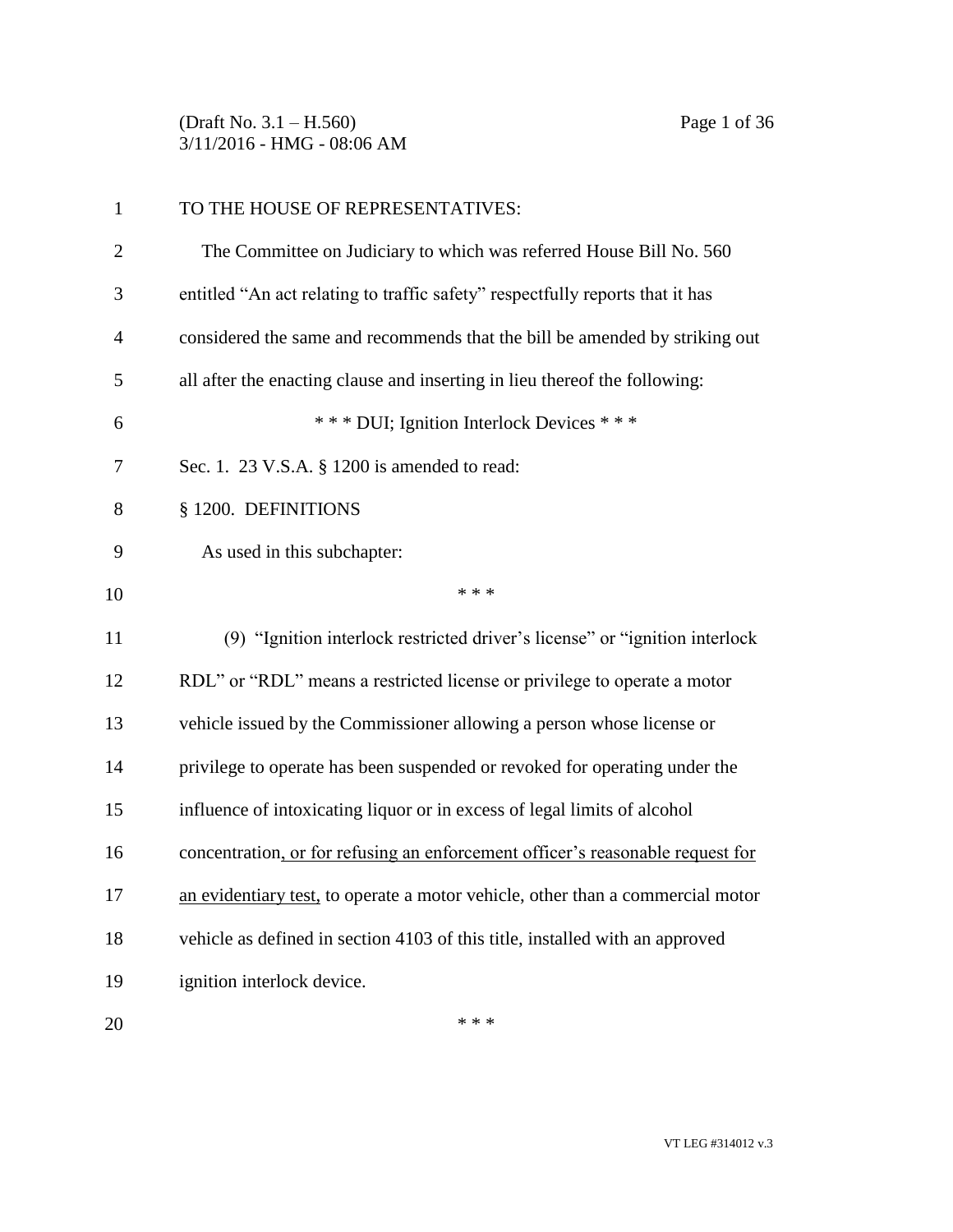(Draft No. 3.1 – H.560) Page 2 of 36 3/11/2016 - HMG - 08:06 AM

| $\mathbf{1}$   | Sec. 2. 23 V.S.A. § 1213 is amended to read:                                               |
|----------------|--------------------------------------------------------------------------------------------|
| $\overline{2}$ | § 1213. IGNITION INTERLOCK RESTRICTED DRIVER'S LICENSE;                                    |
| 3              | <b>PENALTIES</b>                                                                           |
| $\overline{4}$ | (a) First offense without death or serious bodily injury. A person whose                   |
| 5              | license or privilege to operate is suspended for a first offense under this                |
| 6              | subchapter that did not result in death or serious bodily injury to another                |
| 7              | person, shall be permitted to operate a motor vehicle, other than a commercial             |
| 8              | motor vehicle as defined in section 4103 of this title, if issued a valid ignition         |
| 9              | interlock RDL. The Commissioner shall issue an ignition interlock RDL to $a$               |
| 10             | person eligible under section $1205(a)(1)$ , $1205(a)(2)$ , $1206(a)$ , or $1216(a)(1)$ of |
| 11             | this title upon to a person suspended for a first offense upon receipt of a                |
| 12             | \$125.00 application fee, and upon receipt and of satisfactory proof of                    |
| 13             | installation of an approved ignition interlock device in any motor vehicle to be           |
| 14             | operated, and of financial responsibility as provided in section 801 of this title,        |
| 15             | and enrollment in an Alcohol and Driving Education Program. The RDL shall                  |
| 16             | be valid after expiration of the applicable shortened period specified in section          |
| 17             | $1205(a)(1)$ , $1205(a)(2)$ , $1206(a)$ , or $1216(a)(1)$ of this title. A new ignition    |
| 18             | interlock RDL shall expire at midnight on the eve of the second birthday of the            |
| 19             | applicant following the date of issue, and may be renewed for one-year terms.              |
| 20             | The Commissioner shall send by first class mail an application for renewal of              |
| 21             | the RDL at least 30 days prior to the day renewal is required and shall impose             |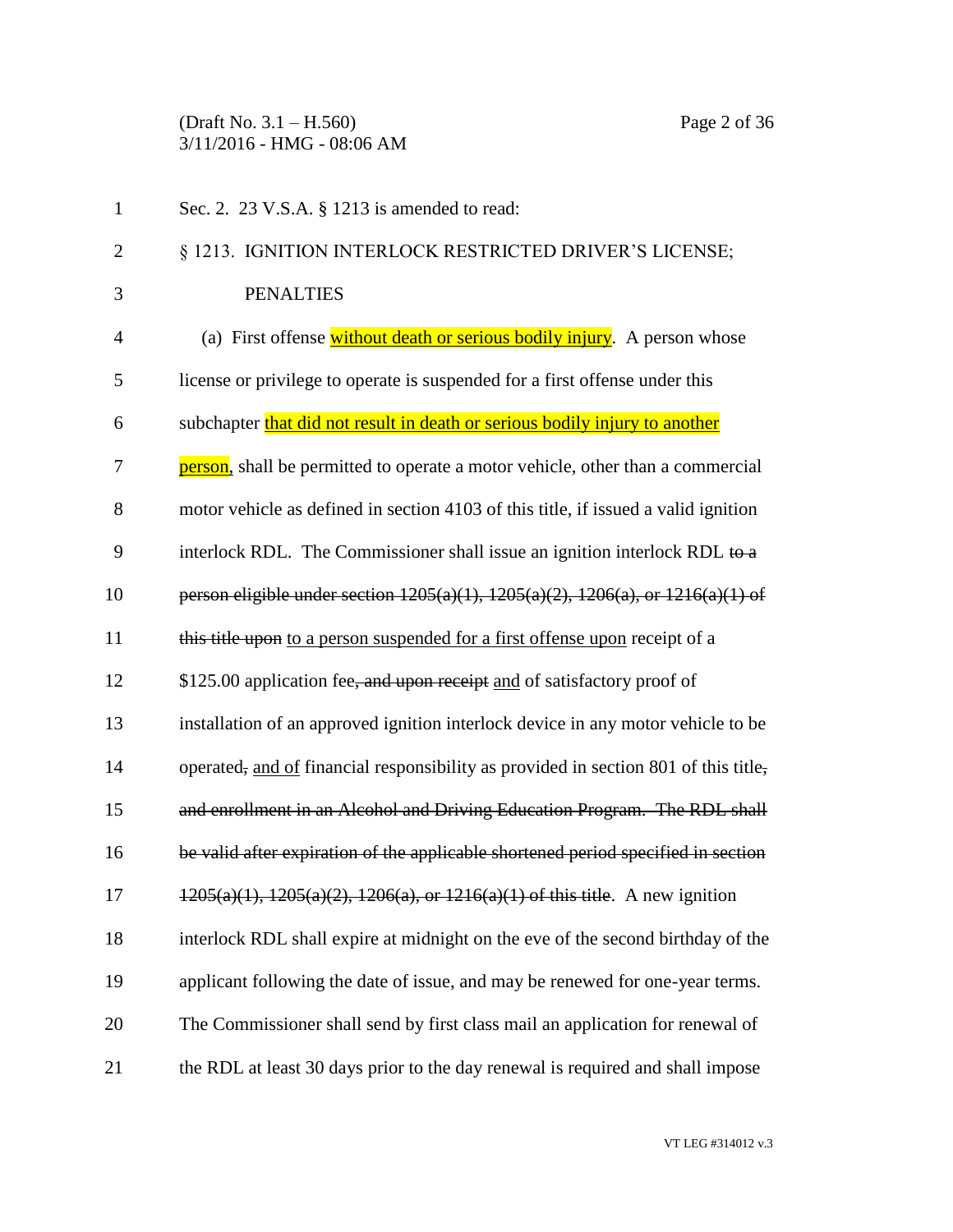# (Draft No. 3.1 – H.560) Page 3 of 36 3/11/2016 - HMG - 08:06 AM

| $\mathbf{1}$   | the same conditions for renewal as are required for initial issuance of an             |
|----------------|----------------------------------------------------------------------------------------|
| $\overline{2}$ | ignition interlock RDL. The renewal fee shall be \$125.00.                             |
| 3              | (b) <b>Second First offense involving death or SBI; second</b> offense. A person       |
| $\overline{4}$ | Except for an offense under section 1216 of this subchapter or an offense              |
| 5              | arising solely from being under the influence of a drug other than alcohol, a          |
| 6              | person whose license or privilege to operate is suspended for a <b>first offense</b>   |
| 7              | involving death or serious bodily injury to another or a second offense under          |
| 8              | this subchapter shall be permitted required to operate a motor vehicle, other          |
| 9              | than a commercial motor vehicle as defined in section 4103 of this title, if           |
| 10             | issued under a valid ignition interlock RDL. The Commissioner shall issue an           |
| 11             | ignition interlock RDL to a person eligible under section for the relevant             |
| 12             | period prescribed in subsection 1205(m), $1206(b)$ , or $1208(a)$ , or $1216(a)(2)$ of |
| 13             | this title prior to being eligible for reinstatement of his or her regular license,    |
| 14             | unless exempt under subdivision $1209a(a)(4)$ of this title. A person whose            |
| 15             | license is suspended under subdivision $1216(a)(2)$ of this title may elect to         |
| 16             | obtain an ignition interlock RDL. The Commissioner shall issue an ignition             |
| 17             | interlock RDL upon receipt of a \$125.00 application fee, and upon receipt of          |
| 18             | satisfactory proof of installation of an approved ignition interlock device in any     |
| 19             | motor vehicle to be operated, and of financial responsibility as provided in           |
| 20             | section 801 of this title, and enrollment in an Alcohol and Driving                    |
| 21             | Rehabilitation Program. The RDL shall be valid after expiration of the                 |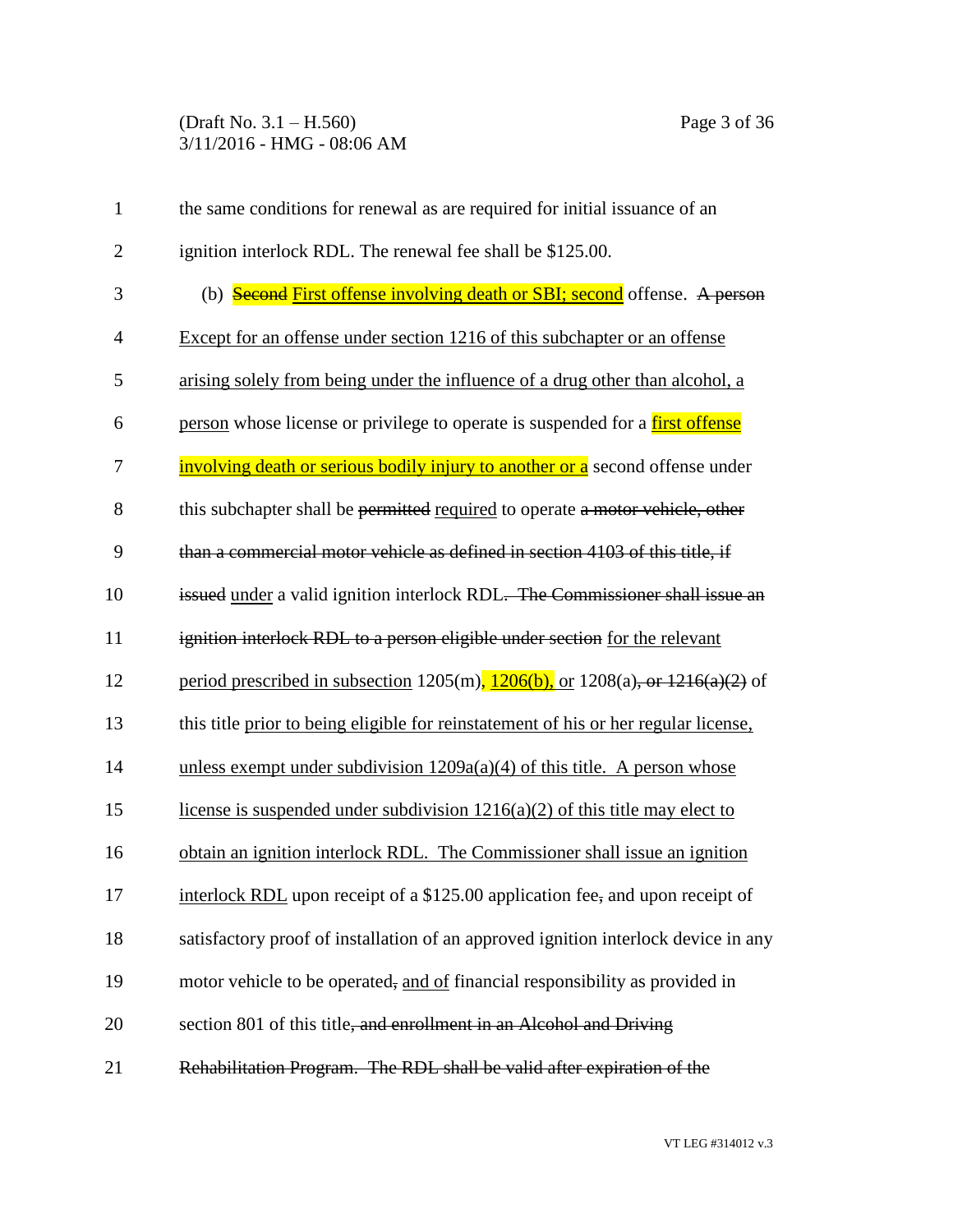(Draft No. 3.1 – H.560) Page 4 of 36 3/11/2016 - HMG - 08:06 AM

| $\mathbf{1}$ | applicable shortened period specified in section $1205(m)$ , $1208(a)$ , or                 |
|--------------|---------------------------------------------------------------------------------------------|
| $\mathbf{2}$ | $1216(a)(2)$ of this title. A new ignition interlock RDL shall expire at midnight           |
| 3            | on the eve of the second birthday of the applicant following the date of issue,             |
| 4            | and may be renewed for one-year terms. The Commissioner shall send by first                 |
| 5            | class mail an application for renewal of the RDL at least 30 days prior to the              |
| 6            | day renewal is required and shall impose the same conditions for renewal as                 |
| 7            | are required for initial issuance of an ignition interlock RDL. The renewal fee             |
| 8            | shall be \$125.00.                                                                          |
| 9            | (c) Third or subsequent offense. A person Except for an offense under                       |
| 10           | section 1216 of this subchapter or an offense arising solely from being under               |
| 11           | the influence of a drug other than alcohol, a person whose license or privilege             |
| 12           | to operate is suspended or revoked for a third or subsequent offense under this             |
| 13           | subchapter shall be permitted required to operate a motor vehicle, other than a             |
| 14           | commercial motor vehicle as defined in section 4103 of this title, if issued                |
| 15           | under a valid ignition interlock RDL for the relevant period prescribed in                  |
| 16           | subsection 1209a(b) of this title prior to being eligible for reinstatement or              |
| 17           | issuance of a regular license, unless exempt under subdivision 1209a(a)(4) of               |
| 18           | this title. The Commissioner shall issue an ignition interlock RDL to a person              |
| 19           | eligible under section $1205(a)(3)$ , $1205(m)$ , $1208(b)$ , or $1216(a)(2)$ of this title |
| 20           | upon receipt of a \$125.00 application fee, and upon receipt of satisfactory                |
| 21           | proof of installation of an approved ignition interlock device in any motor                 |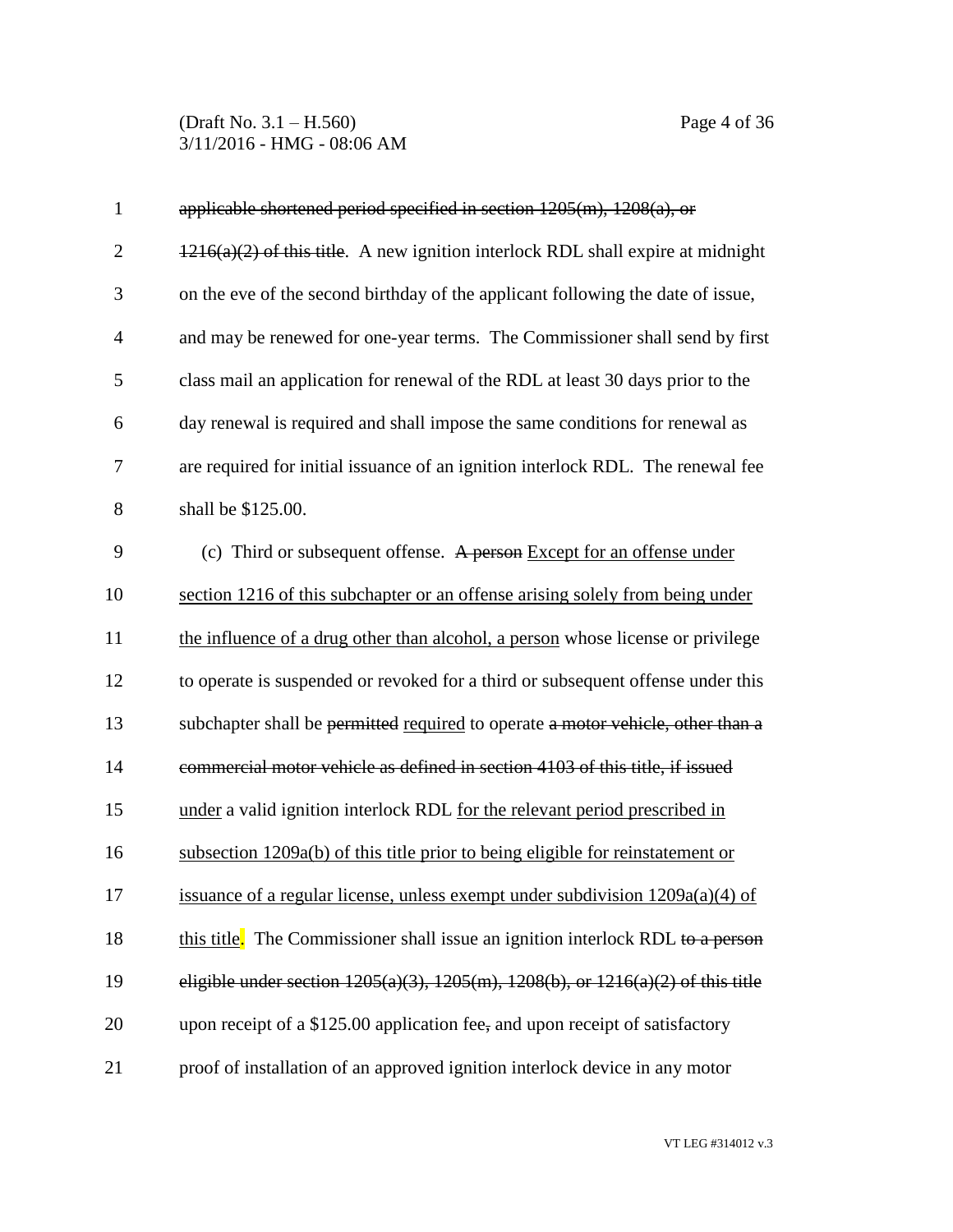| $\mathbf{1}$   | vehicle to be operated, and of financial responsibility as provided in section             |
|----------------|--------------------------------------------------------------------------------------------|
| $\overline{2}$ | 801 of this title, and enrollment in an Alcohol and Driving Rehabilitation                 |
| 3              | Program. The RDL shall be valid after expiration of the applicable shortened               |
| $\overline{4}$ | period specified in section $1205(a)(3)$ , $1205(m)$ , $1208(b)$ , or $1216(a)(2)$ of this |
| 5              | title. A new ignition interlock RDL shall expire at midnight on the eve of the             |
| 6              | second birthday of the applicant following the date of issue, and may be                   |
| $\overline{7}$ | renewed for one-year terms. The Commissioner shall send by first class mail                |
| 8              | an application for renewal of the RDL at least 30 days prior to the day renewal            |
| 9              | is required and shall impose the same conditions for renewal as are required for           |
| 10             | initial issuance of an ignition interlock RDL. The renewal fee shall be                    |
| 11             | \$125.00.                                                                                  |
| 12             | (d) If a fine is to be imposed for a conviction of a violation of section 1201             |
| 13             | of this title, upon receipt of proof of installation of an approved ignition               |
| 14             | interlock device, the Court may order that the fine of an indigent person                  |
| 15             | conditionally be reduced by one-half to defray the costs of the ignition                   |
| 16             | interlock device, subject to the person's ongoing operation under, and                     |
| 17             | compliance with the terms of, a valid ignition interlock RDL as set forth in this          |
| 18             | section. In considering whether a person's fine should be reduced under this               |
| 19             | subsection, the Court shall take into account any discount already provided by             |
| 20             | the device manufacturer or provider.                                                       |
| 21             | * * *                                                                                      |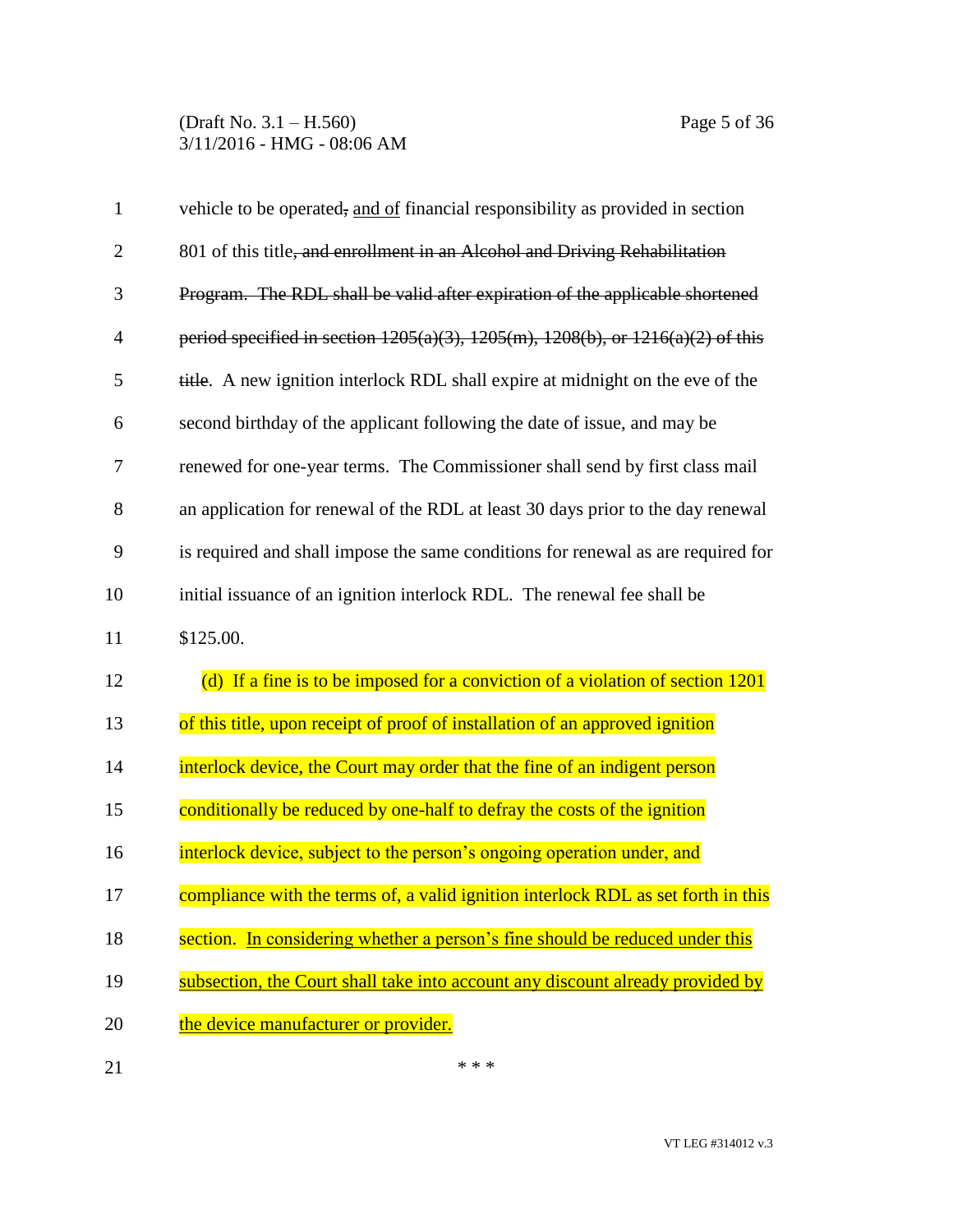# (Draft No. 3.1 – H.560) Page 6 of 36 3/11/2016 - HMG - 08:06 AM

| $\mathbf{1}$   | $(f)(1)$ Prior to the issuance of an ignition interlock RDL under this section,    |
|----------------|------------------------------------------------------------------------------------|
| $\overline{2}$ | the Commissioner shall notify the applicant of the applicable period prior to      |
| 3              | eligibility for reinstatement under section 1209a or 1216 of this title, and that  |
| $\overline{4}$ | the reinstatement period under section 1209a or 1216 of this title may be          |
| 5              | extended under this subsection $(f)$ or subsections $(g)$ – $(h)$ of this section. |
| 6              | * * *                                                                              |
| $\overline{7}$ | (i) Upon receipt of notice that the holder of an ignition interlock RDL has        |
| 8              | been adjudicated convicted of an offense under this title that would result in     |
| 9              | suspension, revocation, or recall of a license or privilege to operate, the        |
| 10             | Commissioner shall suspend, revoke, or recall the person's ignition interlock      |
| 11             | RDL for the same period that the license or privilege to operate would have        |
| 12             | been suspended, revoked, or recalled. The Commissioner may impose a                |
| 13             | reinstatement fee in accordance with section 675 of this title and require, prior  |
| 14             | to reinstatement, satisfactory proof of installation of an approved ignition       |
| 15             | interlock device, and of financial responsibility as provided in section 801 of    |
| 16             | this title, and enrollment in or completion of an alcohol and driving education    |
| 17             | or rehabilitation program.                                                         |
| 18             | * * *                                                                              |
| 19             | $(1)(1)$ The Commissioner, in consultation with any individuals or entities        |
| 20             | the Commissioner deems appropriate, shall adopt rules and may enter into           |
| 21             | agreements to implement the provisions of this section. The Commissioner           |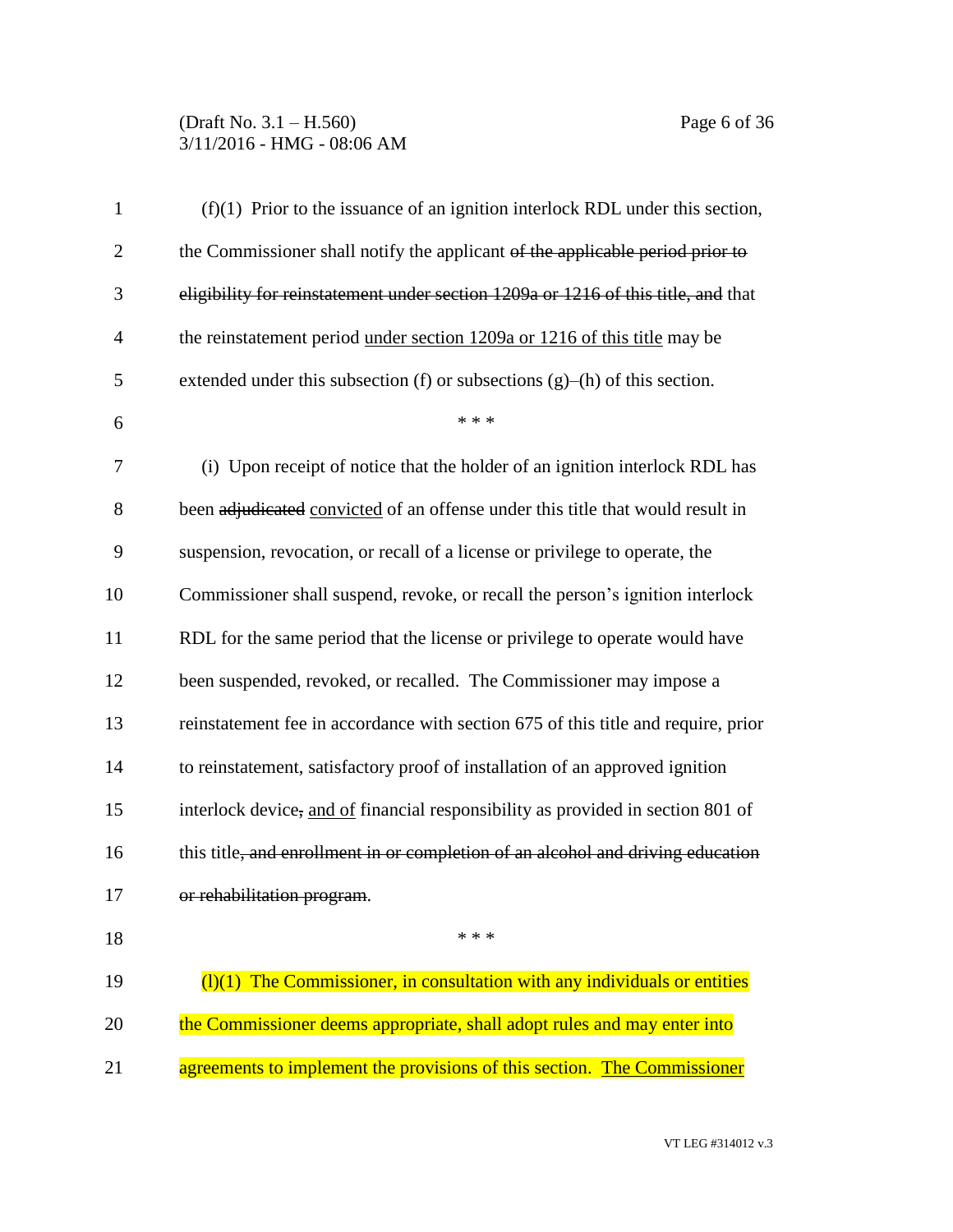(Draft No. 3.1 – H.560) Page 7 of 36 3/11/2016 - HMG - 08:06 AM

| $\mathbf{1}$   | shall not approve a manufacturer of ignition interlock devices as a provider in     |
|----------------|-------------------------------------------------------------------------------------|
| $\overline{2}$ | this State unless the manufacturer agrees to reduce the cost of installing,         |
| 3              | leasing, and deinstalling the device by at least 50 percent for persons who         |
| 4              | <u>furnish proof of receipt of Three Squares, Heating Assistance, or Reach Up</u>   |
| 5              | benefits.                                                                           |
| 6              | * * *                                                                               |
| 7              | Sec. 3. 23 V.S.A. § 1209a is amended to read:                                       |
| 8              | § 1209a. CONDITIONS OF REINSTATEMENT; ALCOHOL AND                                   |
| 9              | DRIVING EDUCATION; SCREENING; THERAPY PROGRAMS                                      |
| 10             | (a) Conditions of reinstatement. No $\underline{A}$ license or privilege to operate |
| 11             | suspended or revoked under this subchapter, except a license suspended under        |
| 12             | section 1216 of this title, shall be reinstated except as follows:                  |
| 13             | (1) In the case of a first suspension a license shall be reinstated only:           |
| 14             | * * *                                                                               |
| 15             | (C) if the person elects to operate under an ignition interlock RDL,                |
| 16             | after:                                                                              |
| 17             | (i) a period of nine months (plus any extension of this period                      |
| 18             | arising from a violation of section 1213 of this title) if the person's license or  |
| 19             | privilege to operate is suspended after a refusal to consent to a law               |
| 20             | enforcement officer's reasonable request for an evidentiary test; or                |
| 21             | $(ii)$ a period of six months $($                                                   |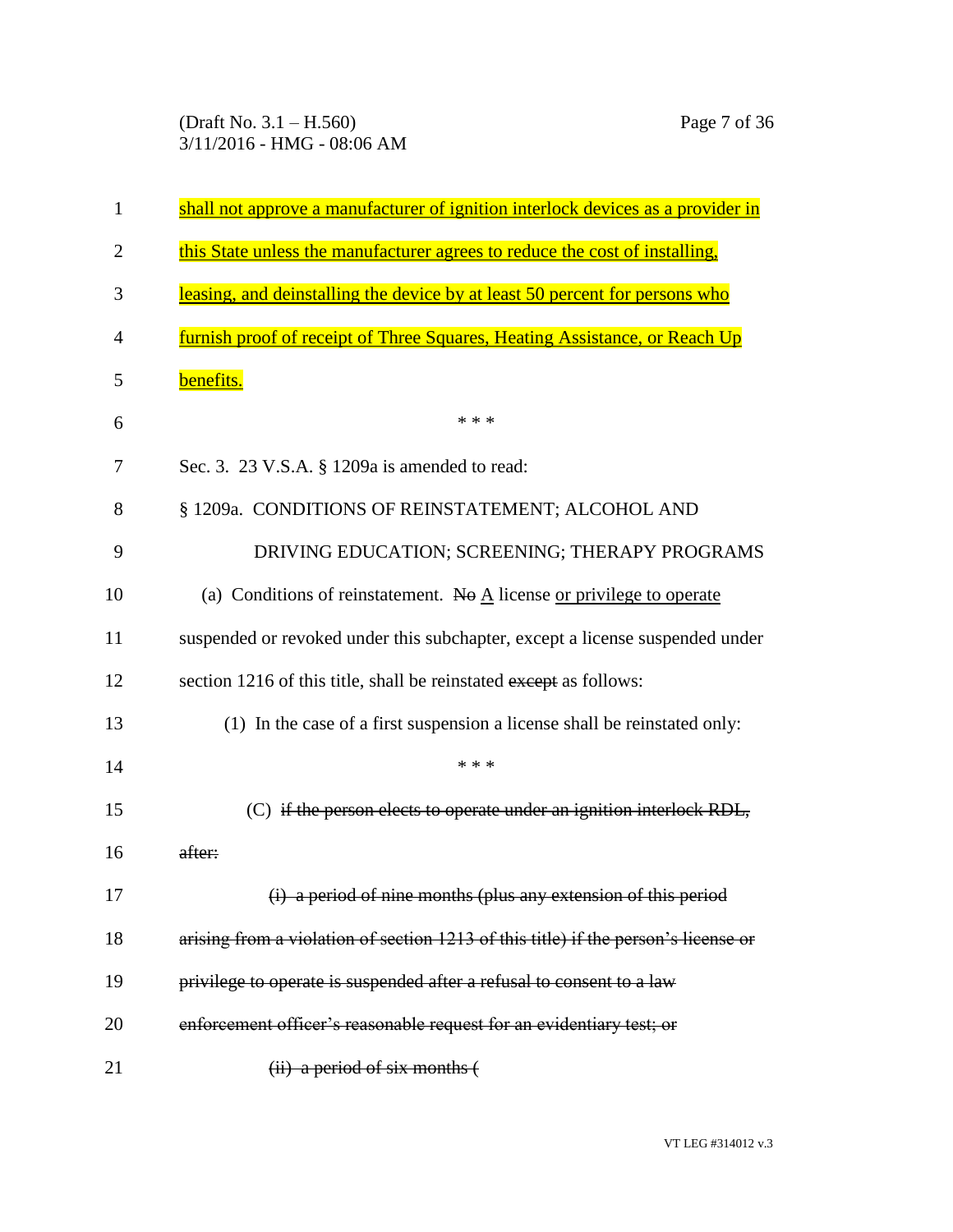| 1  | after the end of the relevant suspension period specified in                         |
|----|--------------------------------------------------------------------------------------|
| 2  | subsection $1205(a)$ or $1206(a)$ of this title, plus any extension of this period   |
| 3  | arising from a violation of section 1213 of this title) in all other cases if the    |
| 4  | person elects to operate under an ignition interlock RDL; or                         |
| 5  | (ii) in the case of a first suspension arising from an offense that                  |
| 6  | resulted in serious bodily injury to or death of another person, after the person    |
| 7  | operates under an ignition interlock RDL for a period equivalent to the relevant     |
| 8  | suspension period specified in subsection 1206(b) of this title; and                 |
| 9  | (D) if the person has no pending criminal charges, civil citations, or               |
| 10 | unpaid fines or penalties for a violation under this chapter.                        |
| 11 | (2) In the case of a second suspension, a license shall not be reinstated            |
| 12 | until:                                                                               |
| 13 | * * *                                                                                |
| 14 | (C) if the person elects to operate after the person operates under an               |
| 15 | ignition interlock RDL, after:                                                       |
| 16 | (i) a period of two years (plus any extension of this period arising                 |
| 17 | from a violation of section 1213 of this title) if the person's license or privilege |
| 18 | to operate is suspended after a refusal to consent to a law enforcement officer's    |
| 19 | reasonable request for an evidentiary test; or                                       |
| 20 | (ii) a period of 18 months (for a period equivalent to the relevant                  |
| 21 | suspension period specified in subsection $1205(m)$ or $1208(a)$ of this title, plus |

VT LEG #314012 v.3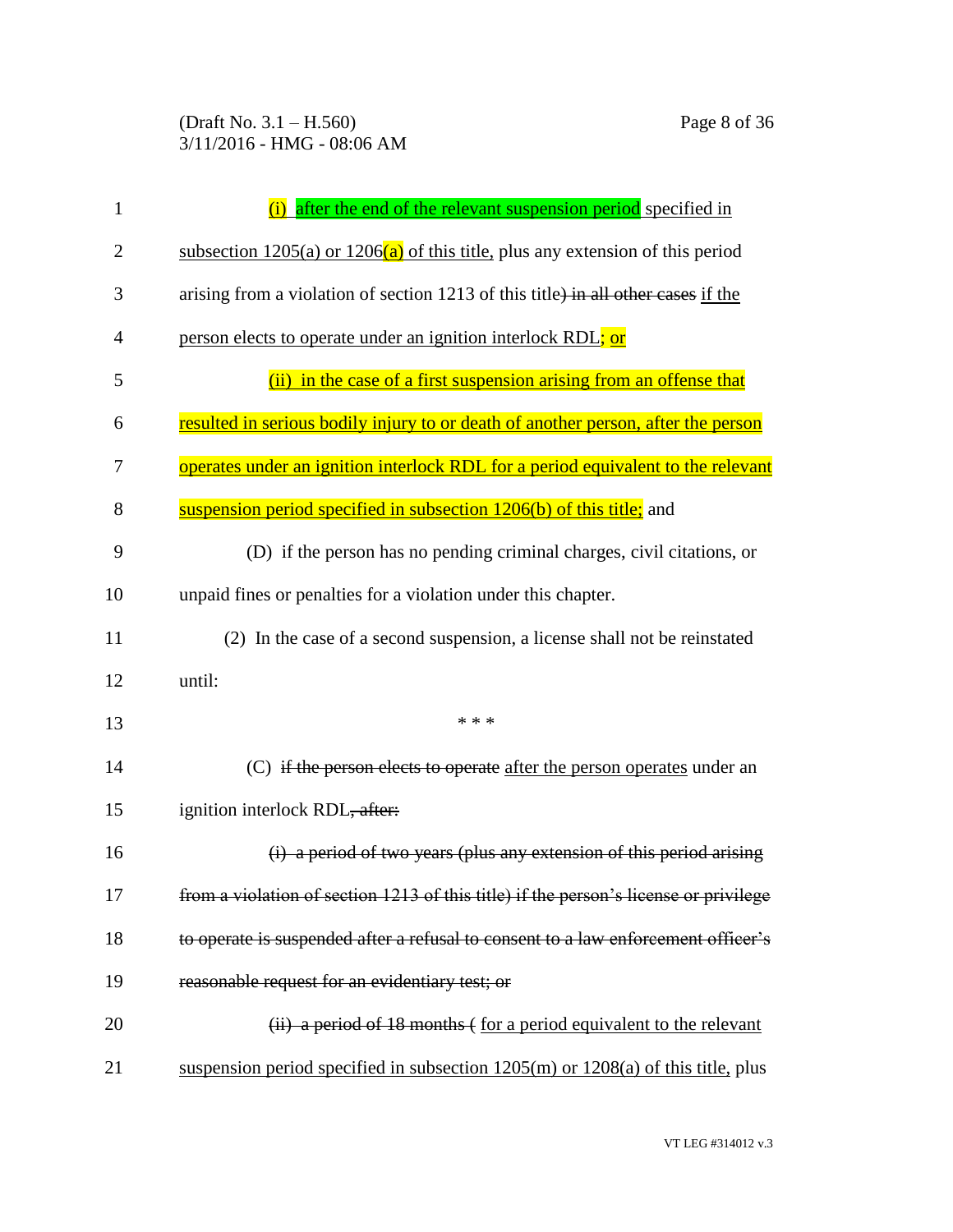## (Draft No. 3.1 – H.560) Page 9 of 36 3/11/2016 - HMG - 08:06 AM

| 1              | any extension of this period arising from a violation of section 1213 of this        |
|----------------|--------------------------------------------------------------------------------------|
| $\overline{2}$ | title) in all other cases, except that this requirement shall not apply if the       |
| 3              | underlying offense arose solely from being under the influence of a drug other       |
| 4              | than alcohol; and                                                                    |
| 5              | (D) the person has no pending criminal charges, civil citations, or                  |
| 6              | unpaid fines or penalties for a violation under this chapter.                        |
| 7              | (3) In the case of a third or subsequent suspension or a revocation, a               |
| 8              | license shall not be reinstated until:                                               |
| 9              | (A) the person has successfully completed an alcohol and driving                     |
| 10             | rehabilitation program;                                                              |
| 11             | (B) the person has completed or shown substantial progress in                        |
| 12             | completing a therapy program at the person's own expense agreed to by the            |
| 13             | person and the Driver Rehabilitation Program Director;                               |
| 14             | (C) the person has satisfied the requirements of subsection (b) of this              |
| 15             | section; and                                                                         |
| 16             | (D) if the person elects to operate under an ignition interlock RDL,                 |
| 17             | after:                                                                               |
| 18             | (i) a period of four years (plus any extension of this period arising                |
| 19             | from a violation of section 1213 of this title) if the person's license or privilege |
| 20             | to operate is suspended after a refusal to consent to a law enforcement officer's    |
| 21             | reasonable request for an evidentiary test; or                                       |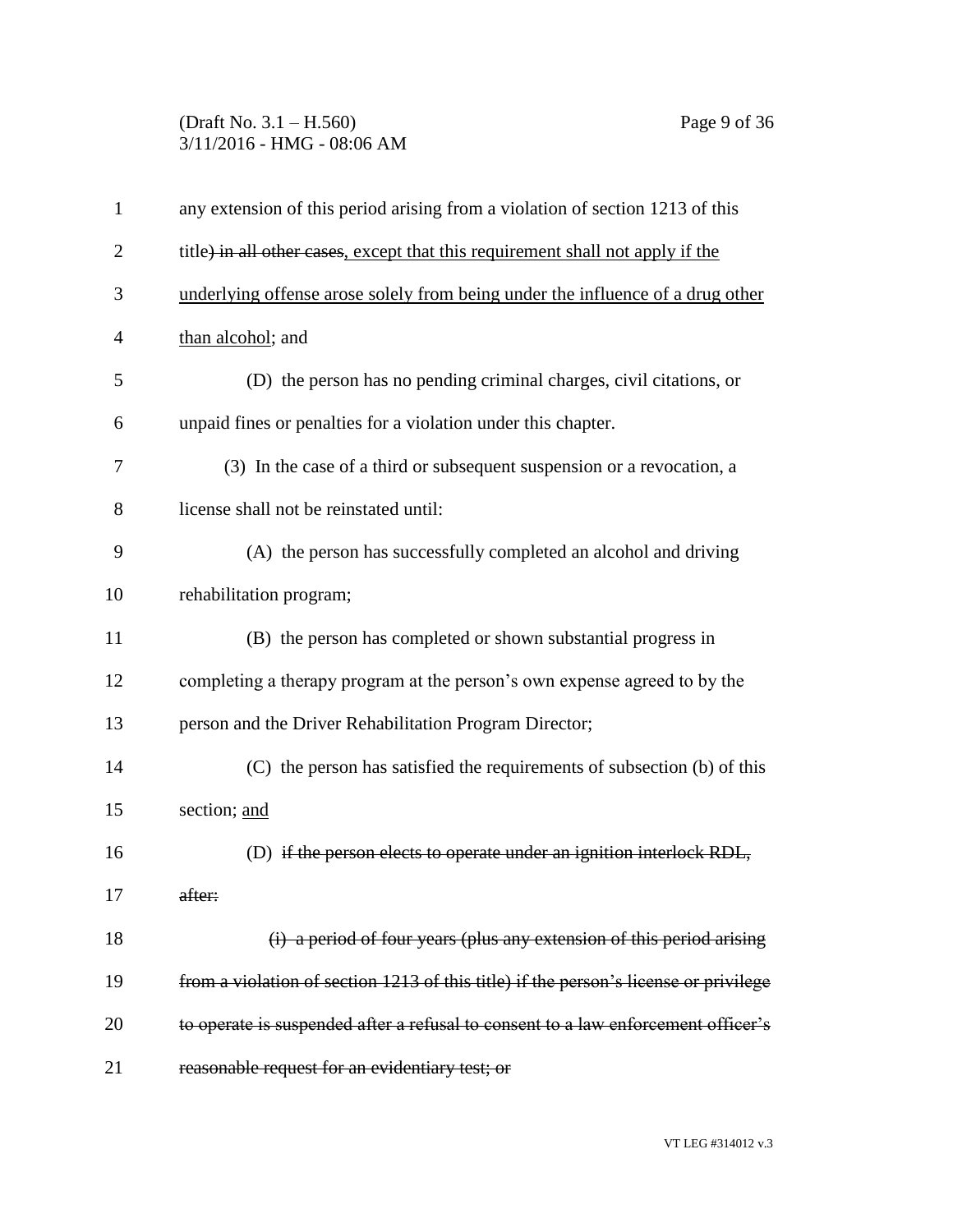#### (Draft No. 3.1 – H.560) Page 10 of 36 3/11/2016 - HMG - 08:06 AM

| $\mathbf{1}$   | (ii) a period of three years (plus any extension of this period                       |
|----------------|---------------------------------------------------------------------------------------|
| $\overline{2}$ | arising from a violation of section 1213 of this title) in all other cases; and       |
| 3              | $(E)$ the person has no pending criminal charges, civil citations, or                 |
| $\overline{4}$ | unpaid fines or penalties for a violation under this chapter.                         |
| 5              | (4) The Commissioner shall waive a requirement to operate under an                    |
| 6              | ignition interlock restricted driver's license prior to eligibility for reinstatement |
| 7              | if the person furnishes sufficient proof as prescribed by the Commissioner that       |
| 8              | he or she is incapable of using an ignition interlock device because of a             |
| 9              | medical condition that will persist permanently or at least for the term of the       |
| 10             | suspension or, in the case of suspensions or revocations for life, for a period of    |
| 11             | at least three years.                                                                 |
| 12             | (b) Abstinence.                                                                       |
| 13             | (1) Notwithstanding any other provision of this subchapter, a person                  |
| 14             | whose license or privilege to operate has been suspended or revoked for life          |
| 15             | under this subchapter may apply to the Driver Rehabilitation School Director          |
|                |                                                                                       |

 and to the Commissioner for reinstatement of his or her driving privilege. The person shall have completed three years of total abstinence from consumption of alcohol or drugs, or both. The beginning date for the period of abstinence 19 shall be no sooner than the effective date of the suspension or revocation from which the person is requesting reinstatement and shall not include any period during which the person is serving a sentence of incarceration to include

VT LEG #314012 v.3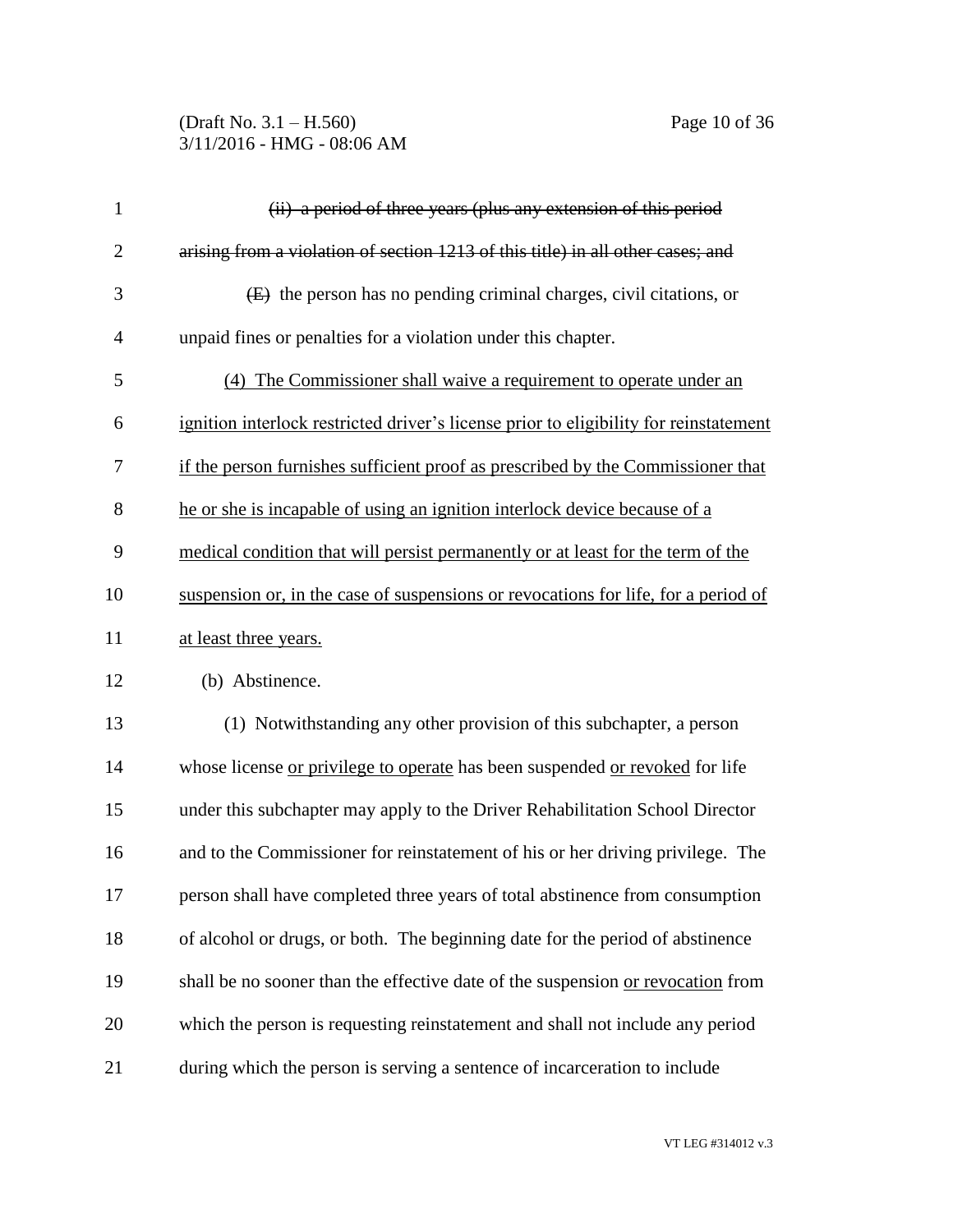#### (Draft No. 3.1 – H.560) Page 11 of 36 3/11/2016 - HMG - 08:06 AM

| $\mathbf{1}$   | furlough. The application shall include the applicant's authorization for a      |
|----------------|----------------------------------------------------------------------------------|
| $\overline{2}$ | urinalysis examination to be conducted prior to reinstatement under this         |
| 3              | subdivision. The application to the Commissioner shall be accompanied by a       |
| $\overline{4}$ | fee of \$500.00. The Commissioner shall have the discretion to waive the         |
| 5              | application fee if the Commissioner determines that payment of the fee would     |
| 6              | present a hardship to the applicant.                                             |
| 7              | (2) If the Commissioner, or a medical review board convened by the               |
| 8              | Commissioner, is satisfied by a preponderance of the evidence that the           |
| 9              | applicant has abstained for the required number of years immediately             |
| 10             | preceding the application and hearing, has successfully completed a therapy      |
| 11             | program as required under this section, has operated under a valid ignition      |
| 12             | interlock RDL for at least three years following the suspension or revocation    |
| 13             | or, in the case of a suspension or revocation involving a refusal, for at least  |
| 14             | four years following the suspension or revocation, and the person appreciates    |
| 15             | that he or she cannot drink any amount of alcohol and drive safely, the          |
| 16             | person's license shall be reinstated immediately, subject to the condition that  |
| 17             | the person's suspension or revocation will be put back in effect in the event    |
| 18             | any further investigation reveals a return to the consumption of alcohol or      |
| 19             | drugs and to such additional conditions as the Commissioner may impose and,      |
| 20             | if the person has not previously operated for three years under an ignition      |
| 21             | interlock RDL, subject to the additional condition that the person shall operate |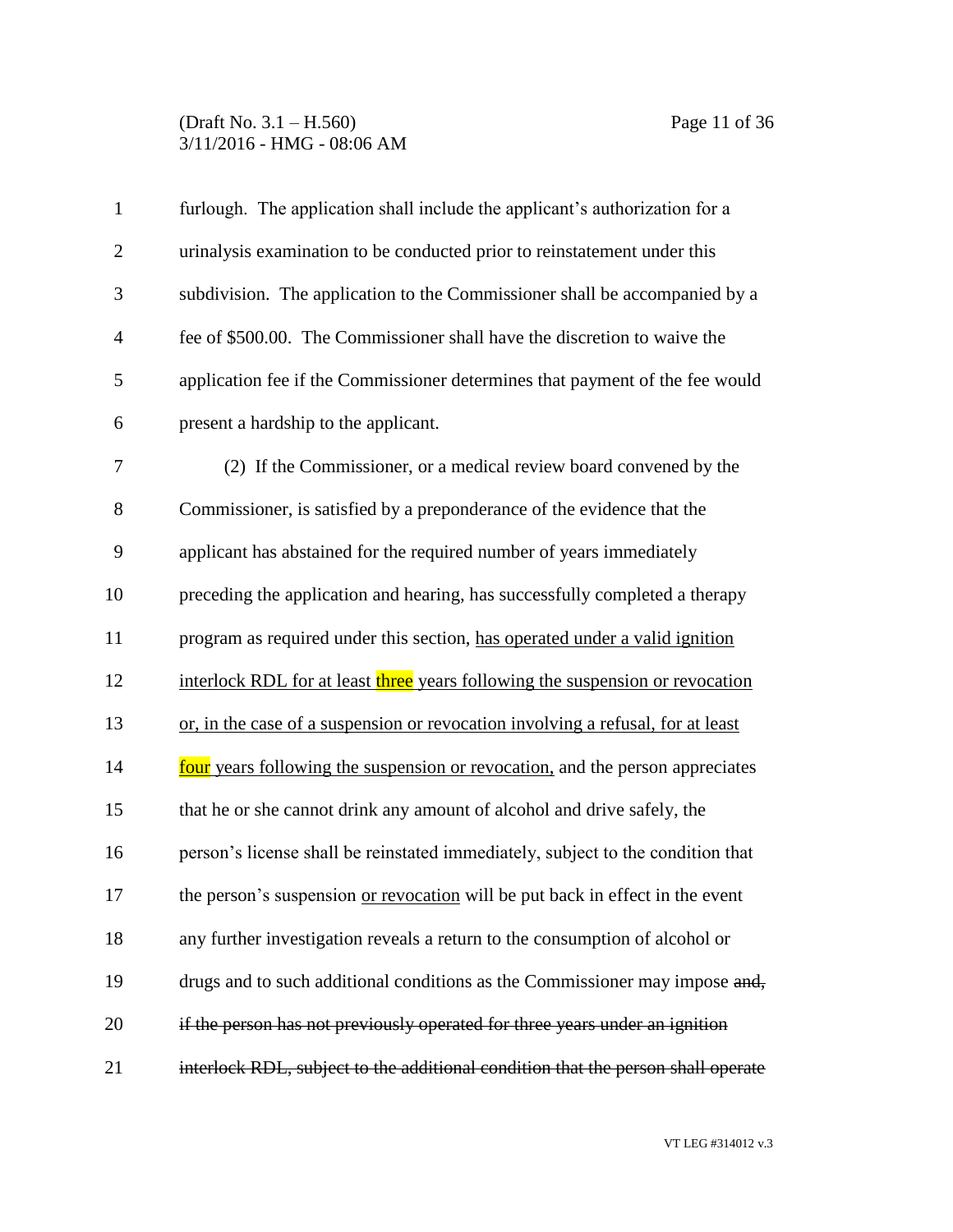(Draft No. 3.1 – H.560) Page 12 of 36 3/11/2016 - HMG - 08:06 AM

| $\mathbf{1}$   | under an ignition interlock restricted driver's license for a period of at least one |
|----------------|--------------------------------------------------------------------------------------|
| $\overline{2}$ | year following reinstatement under this subsection. However, the                     |
| 3              | Commissioner may waive this one year requirement to operate under an                 |
| $\overline{4}$ | ignition interlock restricted driver's license if the person furnishes proof as      |
| 5              | prescribed by the Commissioner that he or she is incapable of using an ignition      |
| 6              | interlock device because of a medical condition that will persist permanently or     |
| 7              | at least for one year. The requirement to operate under an ignition interlock        |
| 8              | RDL shall not apply if the person is exempt under subdivision $(a)(4)$ of this       |
| 9              | section or if all of the offenses that triggered the lifetime suspension or          |
| 10             | revocation arose solely from being under the influence of a drug other than          |
| 11             | alcohol.                                                                             |
| 12             | (3) If after notice and hearing the Commissioner later finds that the                |
| 13             | person was violating the conditions of the person's reinstatement under this         |
| 14             | subsection, the person's operating license or privilege to operate shall be          |
| 15             | immediately suspended or revoked for the period of the original suspension           |
| 16             | life.                                                                                |
| 17             | (4) If the Commissioner finds that a person reinstated under this                    |
| 18             | subsection was suspended pursuant to section 1205 of this title, or was              |
| 19             | convicted of a violation of section 1201 of this title, the person shall be          |
| 20             | conclusively presumed to be in violation of the conditions of his or her             |
| 21             | reinstatement.                                                                       |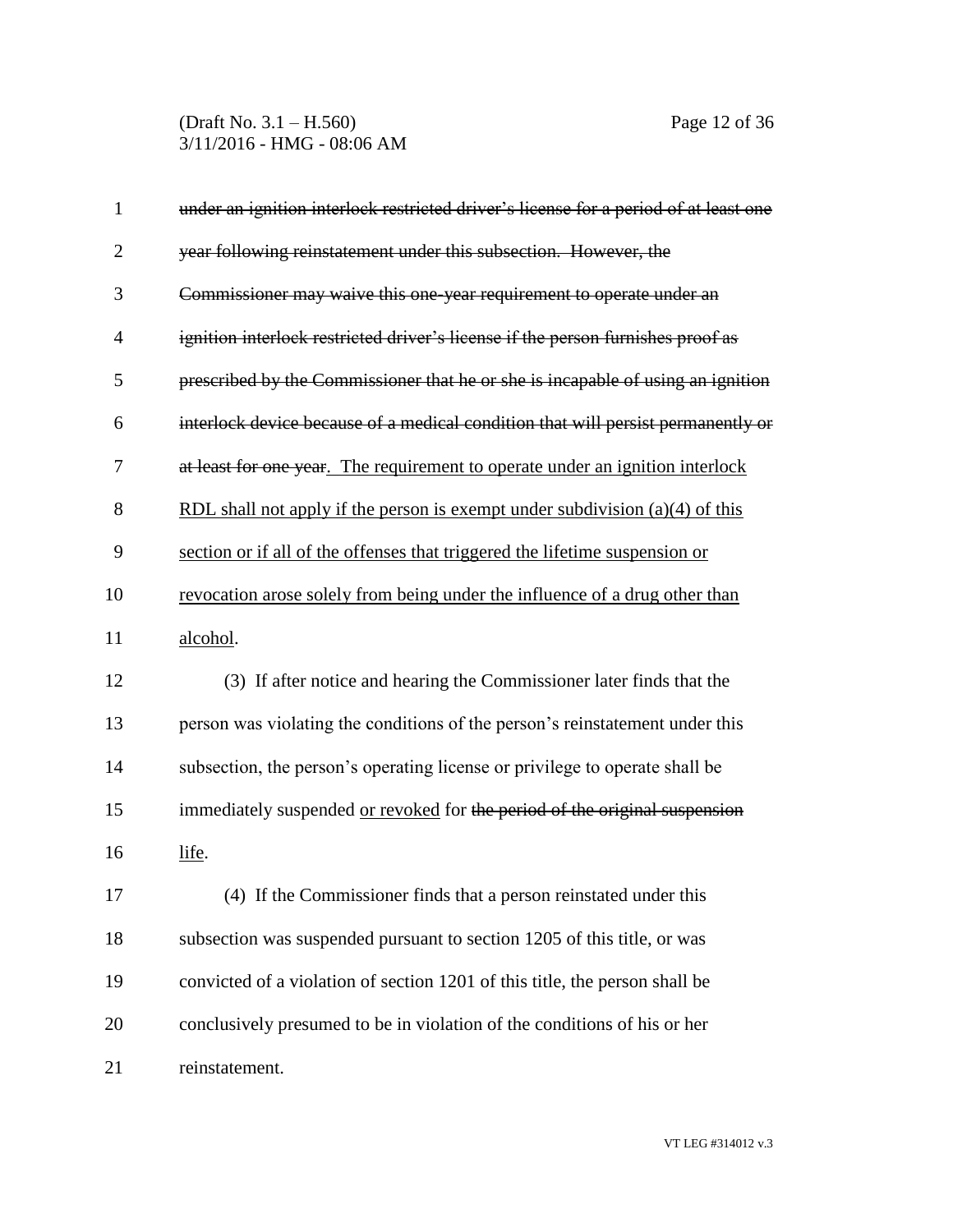## (Draft No. 3.1 – H.560) Page 13 of 36 3/11/2016 - HMG - 08:06 AM

| $\mathbf{1}$   | (5) A person shall be eligible for reinstatement under this subsection               |
|----------------|--------------------------------------------------------------------------------------|
| $\overline{2}$ | only once following a suspension or revocation for life.                             |
| 3              | $(6)(A)$ If an applicant for reinstatement under this subsection resides in a        |
| $\overline{4}$ | jurisdiction other than Vermont, the Commissioner may elect not to conduct an        |
| 5              | investigation. If the Commissioner elects not to conduct an investigation, he or     |
| 6              | she shall provide a letter to the applicant's jurisdiction of residence stating that |
| 7              | Vermont does not object to the jurisdiction issuing the applicant a license if the   |
| 8              | applicant is authorized required to operate only vehicles equipped with an           |
| 9              | ignition interlock device for at least a three-year period and is required to        |
| 10             | complete any alcohol rehabilitation or treatment requirements of the licensing       |
| 11             | jurisdiction.                                                                        |
| 12             | (B) If the applicant's jurisdiction of residence is prepared to issue or             |
| 13             | has issued a license in accordance with subdivision (A) of this subdivision (6)      |
| 14             | and the applicant satisfies the requirements of section 675 of this title, the       |
| 15             | Commissioner shall update relevant State and federal databases to reflect that       |
| 16             | the applicant's lifetime suspension or revocation in Vermont under chapter 13,       |
| 17             | subchapter 13 of this title has terminated.                                          |
| 18             | * * *                                                                                |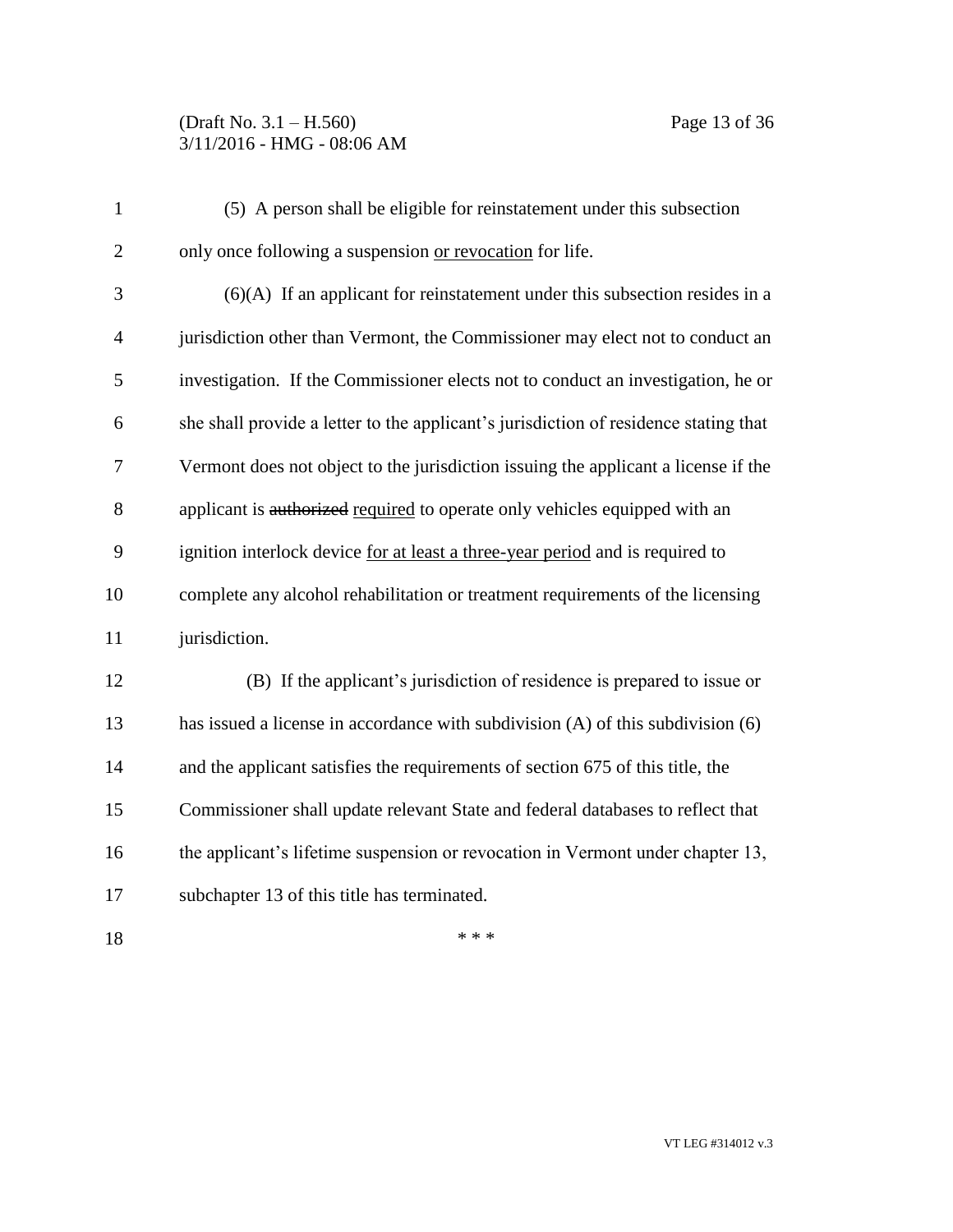(Draft No. 3.1 – H.560) Page 14 of 36 3/11/2016 - HMG - 08:06 AM

| $\mathbf{1}$   | Sec. 4. 23 V.S.A. § 1205 is amended to read:                                         |
|----------------|--------------------------------------------------------------------------------------|
| $\overline{2}$ | § 1205. CIVIL SUSPENSION; SUMMARY PROCEDURE                                          |
| 3              | (a) Refusal; alcohol concentration above legal limits; suspension periods.           |
| $\overline{4}$ | (1) Upon affidavit of a law enforcement officer that the officer had                 |
| 5              | reasonable grounds to believe that the person was operating, attempting to           |
| 6              | operate, or in actual physical control of a vehicle in violation of section 1201     |
| 7              | of this title and that the person refused to submit to a test, the Commissioner      |
| 8              | shall suspend the person's operating license, or nonresident operating               |
| 9              | privilege, or the privilege of an unlicensed operator to operate a vehicle for a     |
| 10             | period of <b>six nine</b> months and until the person complies with section 1209a of |
| 11             | this title. However, a during this period, the person may operate under the          |
| 12             | terms of an ignition interlock RDL issued pursuant to section 1213 of this title     |
| 13             | after 30 days of this six-month period unless the alleged offense involved a         |
| 14             | collision resulting in serious bodily injury or death to another.                    |
| 15             | (2) Upon affidavit of a law enforcement officer that the officer had                 |
| 16             | reasonable grounds to believe that the person was operating, attempting to           |
| 17             | operate, or in actual physical control of a vehicle in violation of section 1201     |
| 18             | of this title and that the person submitted to a test and the test results indicated |
| 19             | that the person's alcohol concentration was above a limit specified in               |
| 20             | subsection $1201(a)$ of this title, at the time of operating, attempting to operate, |
| 21             | or being in actual physical control, the Commissioner shall suspend the              |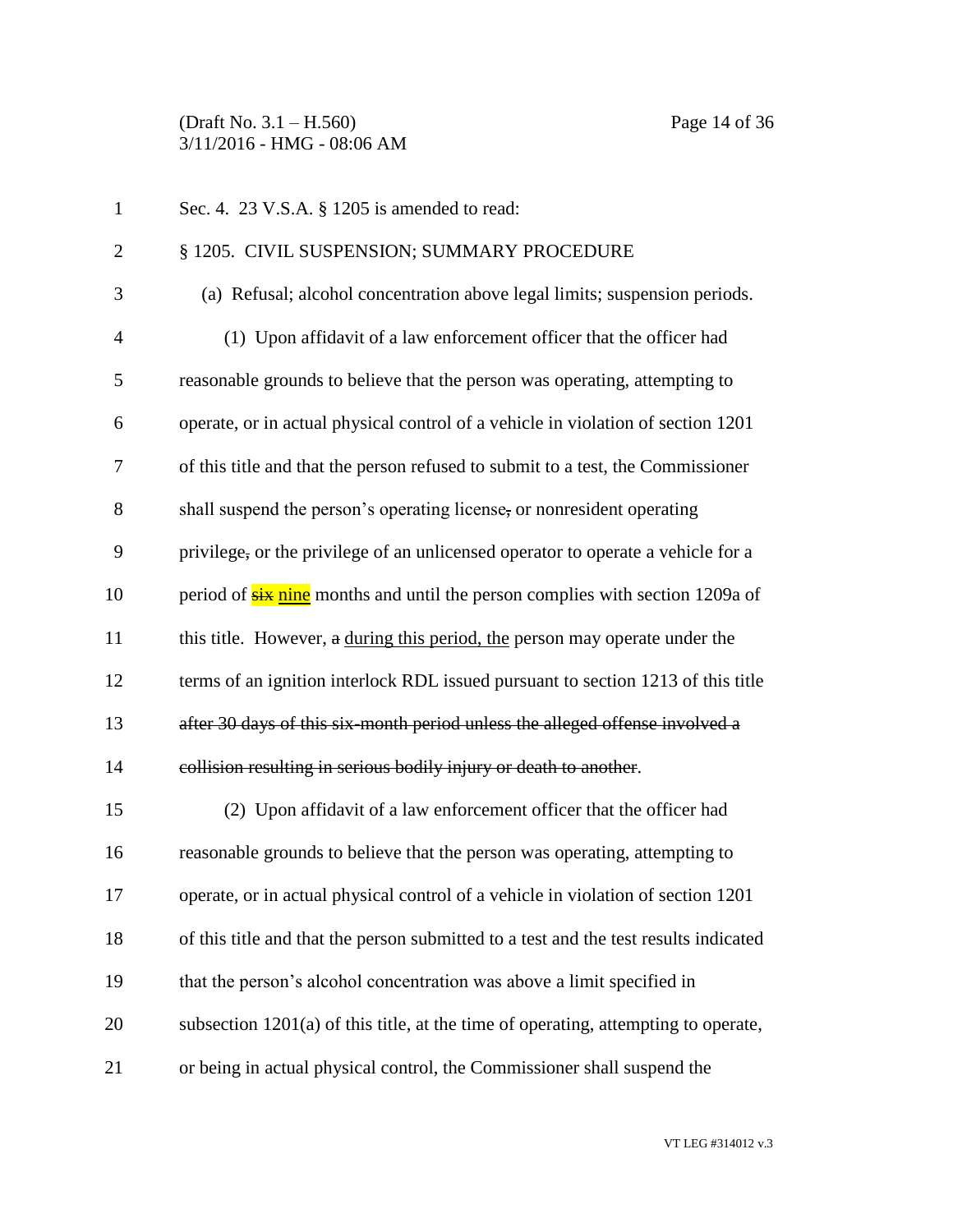#### (Draft No. 3.1 – H.560) Page 15 of 36 3/11/2016 - HMG - 08:06 AM

| $\mathbf{1}$   | person's operating license, or nonresident operating privilege, or the privilege   |
|----------------|------------------------------------------------------------------------------------|
| $\overline{2}$ | of an unlicensed operator to operate a vehicle for a period of 90 days six         |
| 3              | months and until the person complies with section 1209a of this title.             |
| $\overline{4}$ | However, a during this period, the person may operate under the terms of an        |
| 5              | ignition interlock RDL issued pursuant to section 1213 of this title after 30      |
| 6              | days of this 90 day period unless the alleged offense involved a collision         |
| 7              | resulting in serious bodily injury or death to another.                            |
| 8              | (3) Upon affidavit of a law enforcement officer that the officer had               |
| 9              | reasonable grounds to believe that the person was operating, attempting to         |
| 10             | operate, or in actual physical control of a vehicle in violation of subdivision    |
| 11             | $1201(d)(2)$ of this title and that the person submitted to a test and the test    |
| 12             | results indicated that the person's alcohol concentration was 0.02 or more at      |
| 13             | the time of operating, attempting to operate, or being in actual physical control, |
| 14             | the Commissioner shall suspend the person's operating license, or nonresident      |
| 15             | operating privilege, or the privilege of an unlicensed operator to operate a       |
| 16             | vehicle for life. However, during the suspension, a person may operate under       |
| 17             | the terms of an ignition interlock RDL issued pursuant to section 1213 of this     |
| 18             | title after one year of this lifetime suspension unless the alleged offense        |
| 19             | involved a collision resulting in serious bodily injury or death to another        |
| 20             | operate a motor vehicle under the terms of an ignition interlock RDL issued        |
| 21             | under section 1213 of this title.                                                  |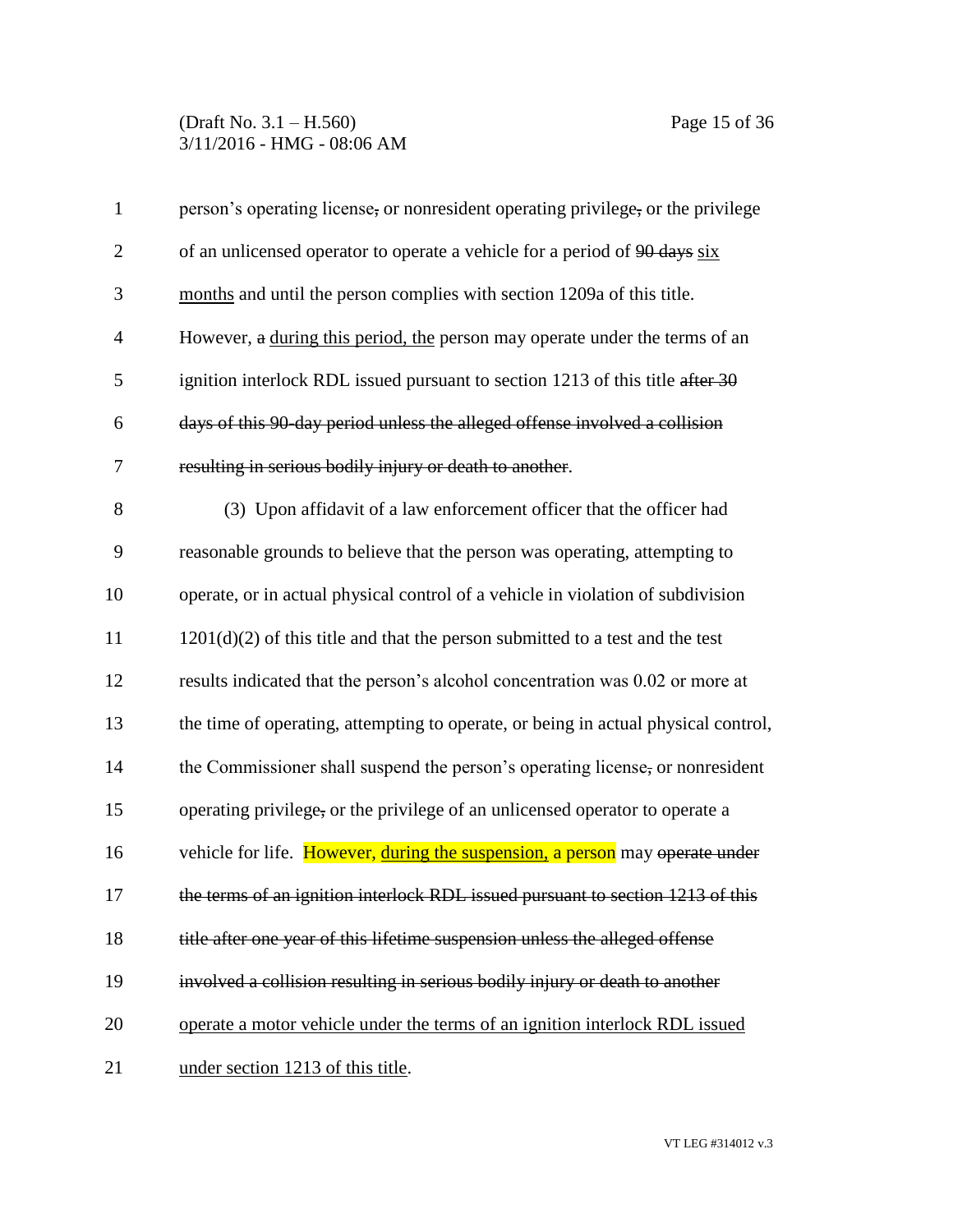| $\mathbf{1}$   | * * *                                                                             |
|----------------|-----------------------------------------------------------------------------------|
| $\overline{2}$ | (m) Second and subsequent suspensions. For a second suspension under              |
| 3              | this subchapter, the period of suspension shall be 18 months and until the        |
| $\overline{4}$ | person complies with section 1209a of this title or, in the case of a suspension  |
| 5              | following refusal of an enforcement officer's reasonable request for an           |
| 6              | evidentiary test, the period of suspension shall be two years and until the       |
| 7              | person complies with section 1209a of this title. However, a the person may       |
| 8              | operate a motor vehicle during this period under the terms of an ignition         |
| 9              | interlock RDL issued pursuant to section 1213 of this title after 90 days of this |
| 10             | 18-month period unless the alleged offense involved a collision resulting in      |
| 11             | serious bodily injury or death to another. For a third or subsequent suspension   |
| 12             | under this subchapter, the period of suspension shall be life. However, a         |
| 13             | person may operate under the terms of an ignition interlock RDL issued            |
| 14             | pursuant to section 1213 of this title after one year of during this lifetime     |
| 15             | suspension unless the alleged offense involved a collision resulting in serious   |
| 16             | bodily injury or death to another, the person may operate a motor vehicle under   |
| 17             | the terms of an ignition interlock RDL issued under section 1213 of this title.   |
| 18             | * * *                                                                             |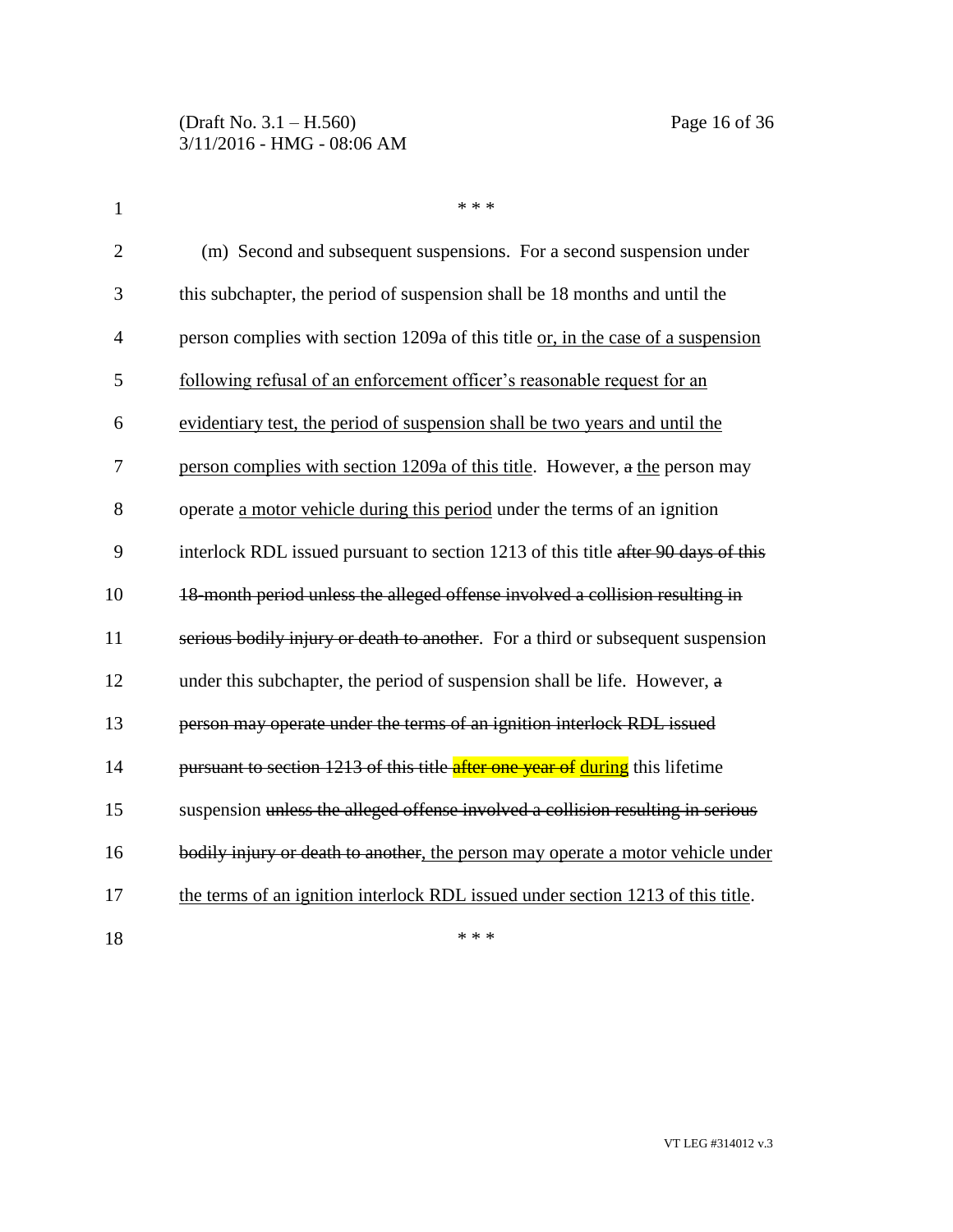(Draft No. 3.1 – H.560) Page 17 of 36 3/11/2016 - HMG - 08:06 AM

| $\mathbf{1}$   | Sec. 5. 23 V.S.A. § 1206 is amended to read:                                              |
|----------------|-------------------------------------------------------------------------------------------|
| $\overline{2}$ | § 1206. SUSPENSION OF LICENSE FOR DRIVING WHILE UNDER                                     |
| 3              | <b>INFLUENCE; FIRST CONVICTIONS</b>                                                       |
| 4              | (a) First conviction–generally. Except as otherwise provided, upon                        |
| 5              | conviction of a person for violating a provision of section 1201 of this title, or        |
| 6              | upon final determination of an appeal, the Court shall forward the conviction             |
| 7              | report forthwith to the Commissioner of Motor Vehicles. The Commissioner                  |
| 8              | shall immediately suspend the person's operating license, or nonresident                  |
| 9              | operating privilege, or the privilege of an unlicensed operator to operate a              |
| 10             | vehicle for a period of 90 days six months and until the defendant complies               |
|                |                                                                                           |
| 11             | with section 1209a of this title <b>or, in the case of a conviction following refusal</b> |
| 12             | of an enforcement officer's reasonable request for an evidentiary test, the               |
| 13             | period of suspension shall be nine months and until the person complies with              |
| 14             | section 1209a of this title. However, a person may operate under the terms of             |
| 15             | an ignition interlock RDL issued pursuant to section 1213 of this title after 30          |
| 16             | days of this 90 day period unless the offense involved a collision resulting in           |
| 17             | serious bodily injury or death to another.                                                |
| 18             | (b) Extended suspension–fatality or serious bodily injury. In cases                       |
| 19             | resulting in a fatality or a serious bodily injury to a person other than the             |
| 20             | defendant, the period of suspension shall be one year and until the defendant             |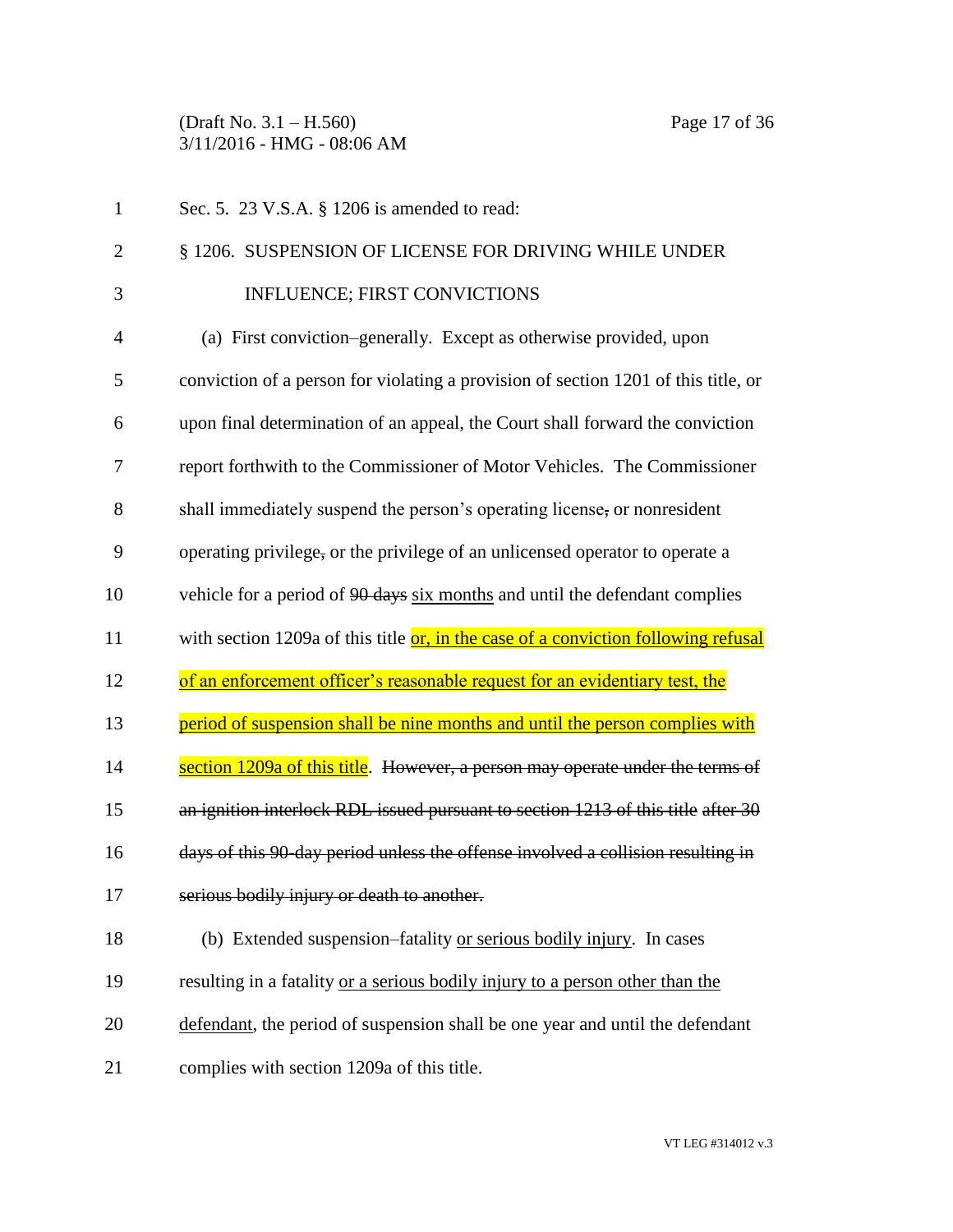(Draft No. 3.1 – H.560) Page 18 of 36 3/11/2016 - HMG - 08:06 AM

| $\mathbf{1}$   | (c) Extended suspension-refusal; serious bodily injury. Upon conviction of         |
|----------------|------------------------------------------------------------------------------------|
| $\overline{2}$ | a person for violating a provision of subsection 1201(c) of this title involving a |
| 3              | collision in which serious bodily injury resulted, or upon final determination of  |
| $\overline{4}$ | an appeal, the Court shall forward the conviction report forthwith to the          |
| 5              | Commissioner of Motor Vehicles. The Commissioner shall immediately                 |
| 6              | suspend the person's operating license or nonresident operating privilege or the   |
| 7              | privilege of an unlicensed operator to operate a vehicle for a period of six       |
| 8              | months, and until the defendant complies with section 1209a of this title.         |
| 9              | During a suspension under this section, the defendant may operate a motor          |
| 10             | vehicle under the terms of an ignition interlock RDL issued under section 1213     |
| 11             | of this title.                                                                     |
| 12             | Sec. 6. 23 V.S.A. $\S$ 1202(d) is amended to read:                                 |
| 13             | (d) At the time a test is requested, the person shall be informed of the           |
| 14             | following statutory information:                                                   |
| 15             | (1) Vermont law authorizes a law enforcement officer to request a test to          |
| 16             | determine whether the person is under the influence of alcohol or other drug.      |
| 17             | (2) If the officer's request is reasonable and testing is refused, the             |
| 18             | person's license or privilege to operate will be suspended for at least six nine   |
| 19             | months.                                                                            |
| 20             | (3) If a test is taken and the results indicate that the person is under the       |
| 21             | influence of alcohol or other drug, the person will be subject to criminal         |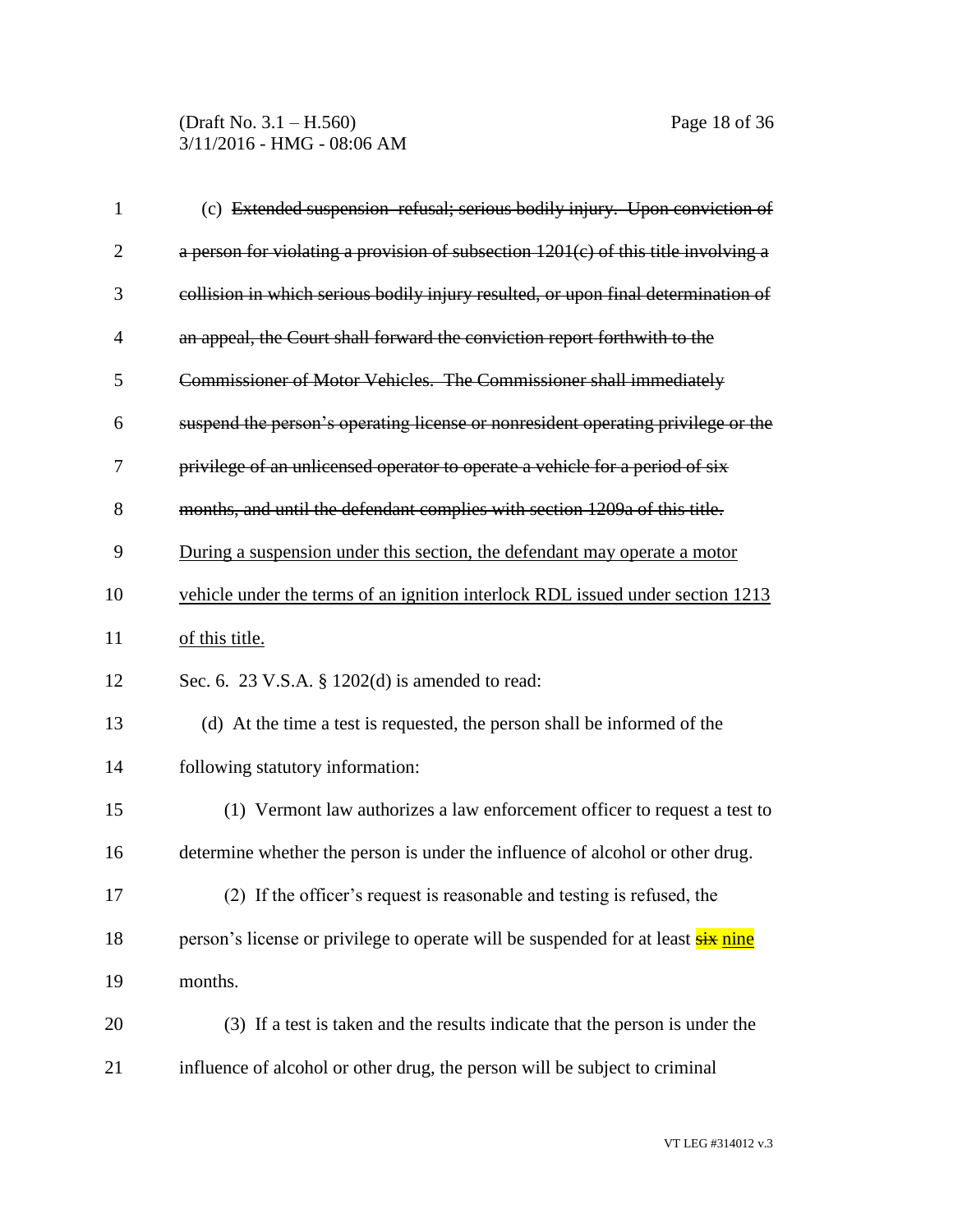# (Draft No. 3.1 – H.560) Page 19 of 36 3/11/2016 - HMG - 08:06 AM

| $\mathbf{1}$   | charges and the person's license or privilege to operate will be suspended for at  |
|----------------|------------------------------------------------------------------------------------|
| $\overline{2}$ | least 90 days six months.                                                          |
| 3              | * * *                                                                              |
| $\overline{4}$ | Sec. 7. 23 V.S.A. § 1208 is amended to read:                                       |
| 5              | § 1208. SUSPENSIONS FOR SUBSEQUENT CONVICTIONS                                     |
| 6              | (a) Second conviction. Upon a second conviction of a person violating a            |
| 7              | provision of section 1201 of this title and upon final determination of an         |
| 8              | appeal, the Court shall forward the conviction report forthwith to the             |
| 9              | Commissioner of Motor Vehicles. The Commissioner shall immediately                 |
| 10             | suspend the person's operating license, or nonresident operating privilege or      |
| 11             | the privilege of an unlicensed operator to operate a vehicle for 18 months and     |
| 12             | until the defendant complies with section 1209a of this title or, in the case of a |
| 13             | conviction following refusal of an enforcement officer's reasonable request for    |
| 14             | an evidentiary test, for a period of two years and until the person complies with  |
| 15             | section 1209a of this title. However, a during the suspension period, the          |
| 16             | person may operate under the terms of an ignition interlock RDL issued             |
| 17             | pursuant to section 1213 of this title after 90 days of this 18-month period       |
| 18             | unless the alleged offense involved a collision resulting in serious bodily injury |
| 19             | or death to another.                                                               |
| 20             | (b) Third conviction. Upon a third or subsequent conviction of a person            |
| 21             | violating a provision of section 1201 of this title and upon final determination   |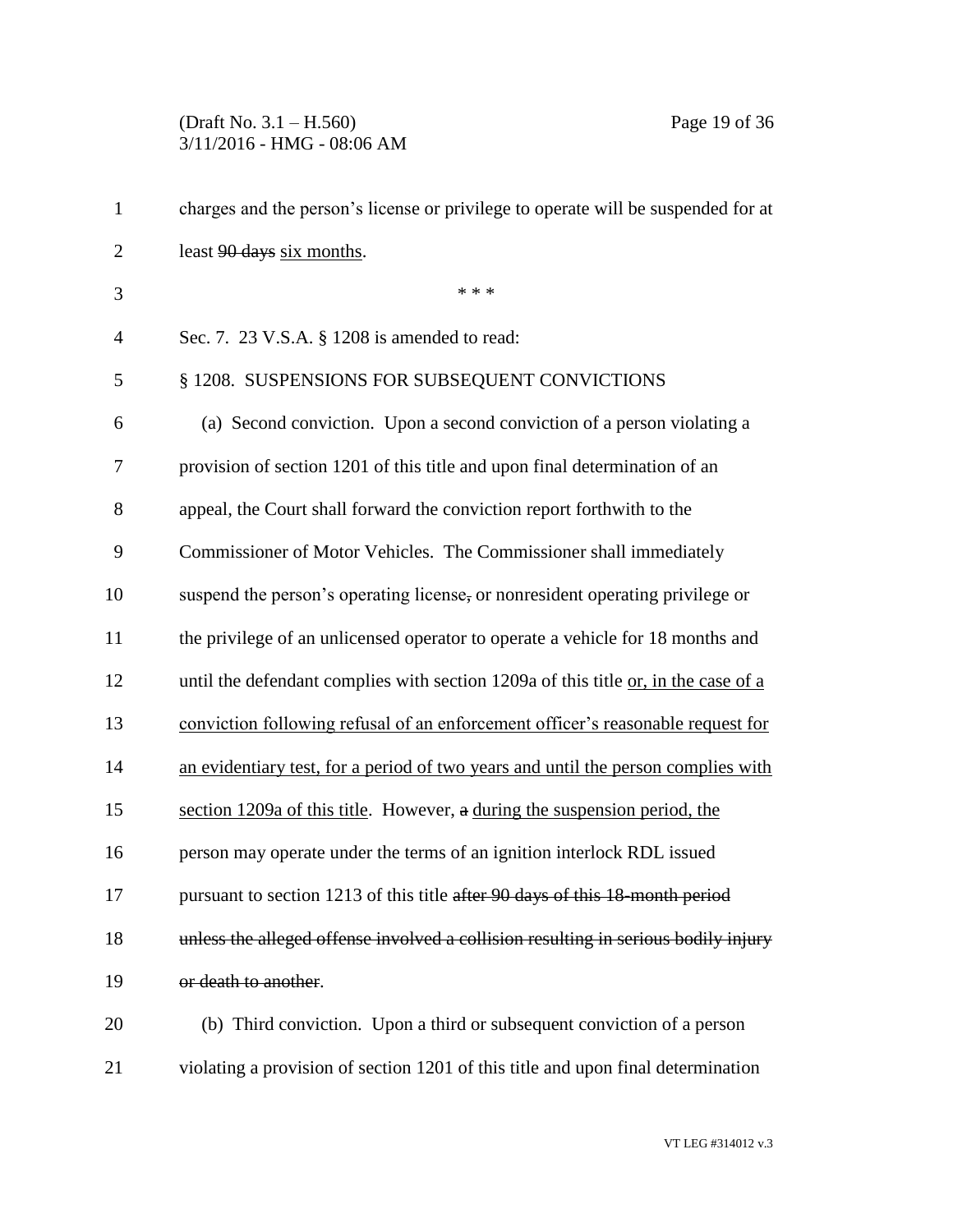(Draft No. 3.1 – H.560) Page 20 of 36 3/11/2016 - HMG - 08:06 AM

| $\mathbf{1}$   | of any appeal, the Court shall forward the conviction report forthwith to the           |
|----------------|-----------------------------------------------------------------------------------------|
| $\overline{2}$ | Commissioner of Motor Vehicles. The Commissioner shall immediately                      |
| 3              | revoke the person's operating license, or nonresident operating privilege or the        |
| $\overline{4}$ | privilege of an unlicensed operator to operate a motor vehicle for life.                |
| 5              | However, a person may operate under the terms of an ignition interlock RDL              |
| 6              | issued pursuant to section 1213 of this title after one year of during this             |
| 7              | lifetime suspension unless the alleged offense involved a collision resulting in        |
| 8              | serious bodily injury or death to another revocation, the person may operate a          |
| 9              | motor vehicle under the terms of an ignition interlock RDL issued under                 |
| 10             | section 1213 of this title.                                                             |
| 11             | Sec. 8. 23 V.S.A. § 1216 is amended to read:                                            |
| 12             | § 1216. PERSONS UNDER 21; ALCOHOL CONCENTRATION OF 0.02                                 |
| 13             | OR MORE                                                                                 |
| 14             | (a) A person under the age of 21 who operates, attempts to operate, or is in            |
| 15             | actual physical control of a vehicle on a highway when the person's alcohol             |
| 16             | concentration is 0.02 or more, commits a civil traffic violation subject to the         |
| 17             | jurisdiction of the Judicial Bureau and subject to the following sanctions:             |
| 18             | (1) For a first violation, the person's license or privilege to operate shall           |
| 19             | be suspended for six months and until the person complies with subdivision              |
| 20             | $1209a(a)(1)$ of this title $or$ , in the case of a refusal of an enforcement officer's |
| 21             | reasonable request for an evidentiary test, for a period of nine months and until       |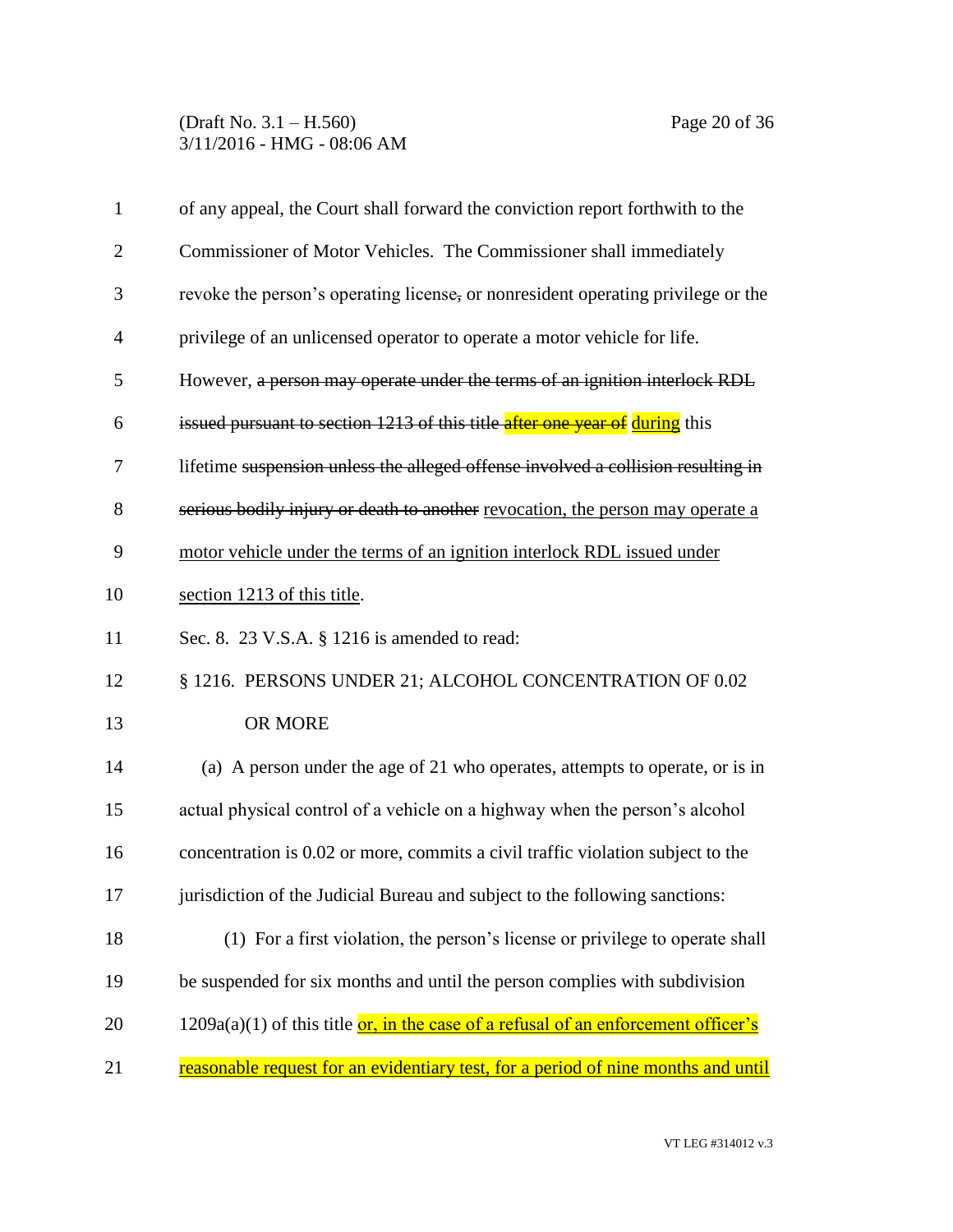(Draft No. 3.1 – H.560) Page 21 of 36 3/11/2016 - HMG - 08:06 AM

| 1              | the person complies with section 1209a of this title. However, during this                 |
|----------------|--------------------------------------------------------------------------------------------|
| $\overline{2}$ | period, a person may operate under the terms of an ignition interlock RDL                  |
| 3              | issued pursuant to section 1213 of this title after 30 days of this six-month              |
| $\overline{4}$ | period unless the offense involved a collision resulting in serious bodily injury          |
| 5              | or death to another.                                                                       |
| 6              | $(2)(A)$ For a second or subsequent violation, the person's license or                     |
| 7              | privilege to operate shall be suspended until the person complies with                     |
| 8              | subdivision $1209a(a)(2)$ of this title and for the longer of the following periods:       |
| 9              | $(i)$ until the person reaches the age of 21 years of age; or for                          |
| 10             | (ii) one year, whichever is longer, and complies with subdivision                          |
| 11             | $\frac{1209a(a)(2)$ of this title or, in the case of a refusal of an enforcement officer's |
| 12             | reasonable request for an evidentiary test, for 15 months.                                 |
| 13             | <b>(B)</b> However, during the suspension period, a person may operate                     |
| 14             | under the terms of an ignition interlock RDL issued pursuant to section 1213 of            |
| 15             | this title after 90 days of the applicable suspension period unless the offense            |
| 16             | involved a collision resulting in serious bodily injury or death to another.               |
| 17             | (b) A person's license or privilege to operate that has been suspended under               |
| 18             | this section shall not be reinstated until:                                                |
|                |                                                                                            |
| 19             | (1) the Commissioner has received satisfactory evidence that the person                    |
| 20             | has complied with section 1209a of this title and an Alcohol and Driving                   |
| 21             | Education Program approved by the Commissioner of Health and a therapy                     |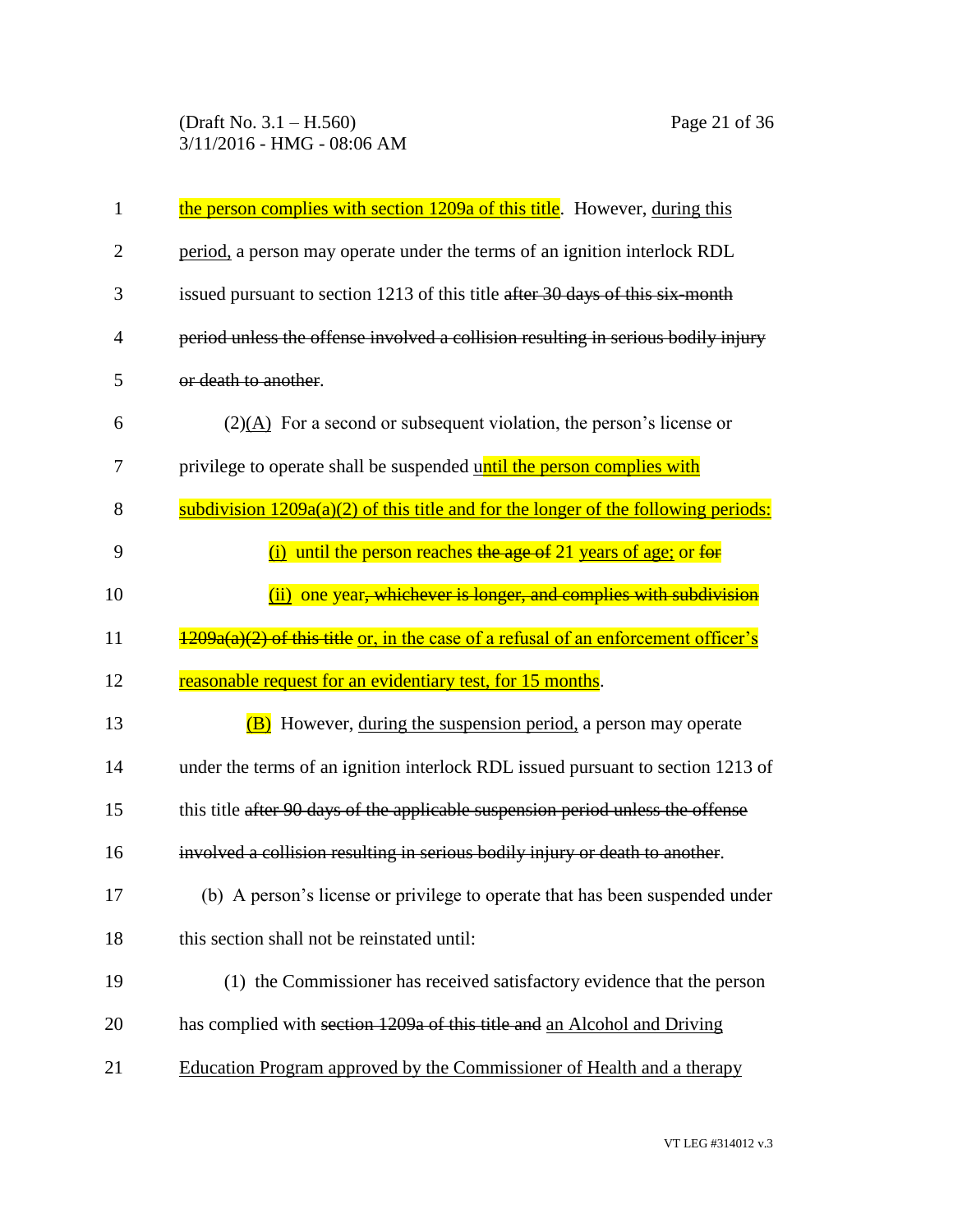## (Draft No. 3.1 – H.560) Page 22 of 36 3/11/2016 - HMG - 08:06 AM

| 1              | program if required, and that the provider of the a required therapy program            |
|----------------|-----------------------------------------------------------------------------------------|
| $\overline{2}$ | has been paid in full;                                                                  |
| 3              | (2) the person has no pending criminal charges, civil citations, or unpaid              |
| $\overline{4}$ | fines or penalties for a violation under this chapter; and                              |
| 5              | $(3)$ (A) for a first offense, after:                                                   |
| 6              | (i) a period of one year (plus any extension of this period arising                     |
| 7              | from a violation of section 1213 of this title) if the person's license or privilege    |
| 8              | to operate is suspended after a refusal to consent to a law enforcement officer's       |
| 9              | reasonable request for an evidentiary test; or                                          |
| 10             | (ii) a period of nine months (plus any extension of this period                         |
| 11             | arising from a violation of section 1213 of this title) in all other cases; or          |
| 12             | (B) for persons operating under an ignition interlock RDL for a                         |
| 13             | second or subsequent offense, after:                                                    |
| 14             | (i) a period of two years (plus any extension of this period arising                    |
| 15             | from a violation of section 1213 of this title) or until the person is 21,              |
| 16             | whichever is longer, if the person's license or privilege to operate is suspended       |
| 17             | after a refusal to consent to a law enforcement officer's reasonable request for        |
| 18             | an evidentiary test; or                                                                 |
| 19             | (ii) a period of 18 months (plus any extension of this period                           |
| 20             | arising from a violation of section $1213$ of this title) or until the person is $21$ , |
| 21             | whichever is longer, in all other cases after the end of the relevant suspension        |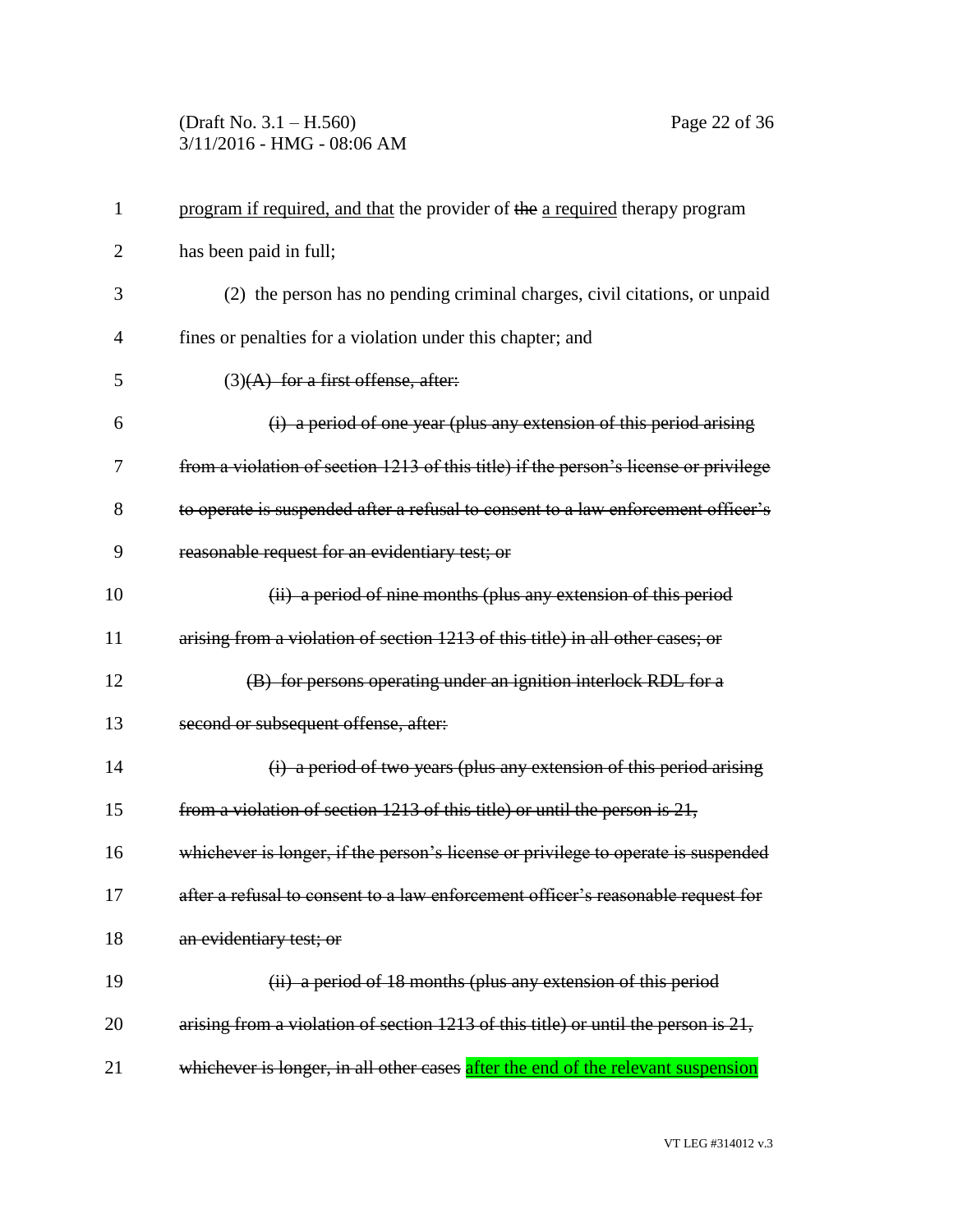(Draft No. 3.1 – H.560) Page 23 of 36 3/11/2016 - HMG - 08:06 AM

| 1              | period under subsection (a) of this section, plus any extension of this period    |
|----------------|-----------------------------------------------------------------------------------|
| $\overline{2}$ | arising from a violation of section 1213 of this title if the person elects to    |
| 3              | operate under an ignition interlock RDL.                                          |
| $\overline{4}$ | * * *                                                                             |
| 5              | *** DUI; Civil Suspensions ***                                                    |
| 6              | Sec. 9. 23 V.S.A. § 1205 is amended to read:                                      |
| 7              | § 1205. CIVIL SUSPENSION; SUMMARY PROCEDURE                                       |
| 8              | * * *                                                                             |
| 9              | (f) Review by Superior Court. Within seven days following receipt of a            |
| 10             | notice of intention to suspend and of suspension, a person defendant may make     |
| 11             | a request for a hearing before the Superior Court by mailing or delivering the    |
| 12             | form provided with the notice. The request shall be mailed or delivered to the    |
| 13             | Commissioner of Motor Vehicles, who shall then notify the Criminal Division       |
| 14             | of the Superior Court that a hearing has been requested and provide the State's   |
| 15             | Attorney with a copy of the notice.                                               |
| 16             | (g) Preliminary hearing. The preliminary hearing shall be held within             |
| 17             | 21 days of the alleged offense. Unless impracticable or continued for good        |
| 18             | cause shown, the date of the preliminary hearing shall be the same as the date    |
| 19             | of the first appearance in any criminal case resulting from the same incident for |
| 20             | which the person received a citation to appear in court. The preliminary          |
| 21             | hearing shall be held in accordance with procedures prescribed by the Supreme     |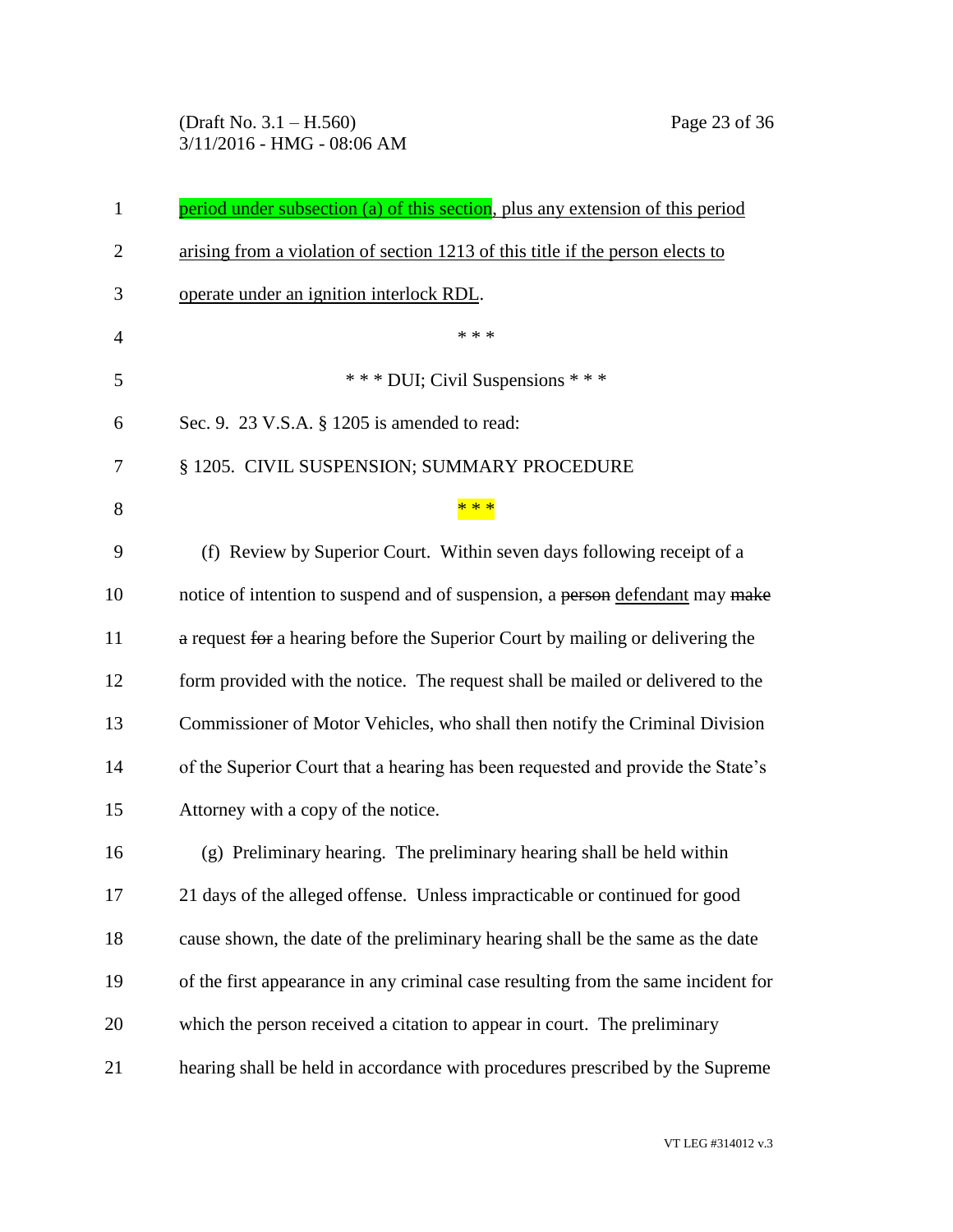(Draft No. 3.1 – H.560) Page 24 of 36 3/11/2016 - HMG - 08:06 AM

| $\mathbf{1}$   | Court. At or before the preliminary hearing, the judicial officer shall             |
|----------------|-------------------------------------------------------------------------------------|
| $\overline{2}$ | determine whether the affidavit or affidavits filed by the State provide a          |
| 3              | sufficient factual basis under subsection (a) of this section for the civil         |
| $\overline{4}$ | suspension matter to proceed. At the preliminary hearing, if the defendant          |
| 5              | requests a hearing on the merits, the court shall set the date of the final hearing |
| 6              | in accordance with subsection (h) of this section.                                  |
| 7              | (h) Final hearing.                                                                  |
| 8              | (1) If the defendant requests a hearing on the merits, the Court shall              |
| 9              | schedule a final hearing on the merits to hearing shall be held within no later     |
| 10             | than 21 days of following the date of the preliminary hearing. In no event may      |
| 11             | a final hearing occur more than 42 days after the date of the alleged offense       |
| 12             | without the consent of the defendant or for good cause shown. The final             |
| 13             | hearing may only be continued by except if this period is extended with the         |
| 14             | consent of the defendant or for good cause shown. The issues at the final           |
| 15             | hearing shall be limited to the following specifically enumerated issues:           |
| 16             | (A) Whether the law enforcement officer had reasonable grounds to                   |
| 17             | believe the person was operating, attempting to operate, or in actual physical      |
| 18             | control of a vehicle in violation of section 1201 of this title.                    |
| 19             | (B) Whether at the time of the request for the evidentiary test the                 |
| 20             | officer informed the person of the person's rights and the consequences of          |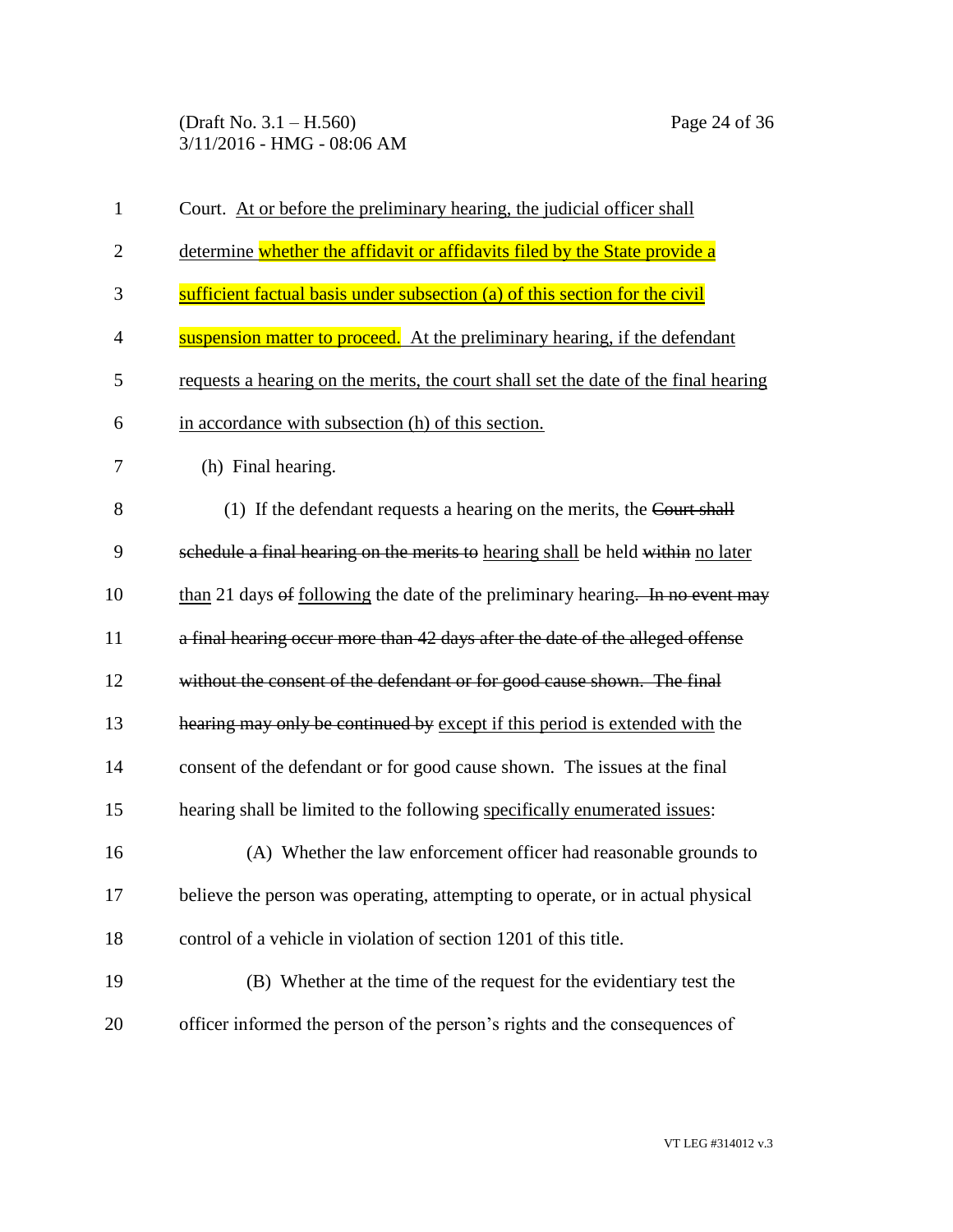taking and refusing the test substantially as set out in subsection 1202(d) of this title.

 (C) Whether the person refused to permit the test. (D) Whether the test was taken and the test results indicated that the person's alcohol concentration was above a legal limit specified in subsection 1201(a) or (d) of this title, at the time of operating, attempting to operate, or being in actual physical control of a vehicle in violation of section 1201 of this title, whether the testing methods used were valid and reliable, and whether the test results were accurate and accurately evaluated. Evidence that the test was taken and evaluated in compliance with rules adopted by the Department of Public Safety shall be prima facie evidence that the testing methods used were valid and reliable and that the test results are accurate and were accurately evaluated. (E) Whether the requirements of section 1202 of this title were complied with. (2) No less than seven days before the final hearing, and subject to the

requirements of Vermont Rule of Civil Procedure 11, the defendant shall

18 provide to the State and file with the Court a list of the issues (limited to the

issues set forth in this subsection) that the defendant intends to raise an answer

to the notice of intent to suspend setting forth the issues raised by the

21 defendant, limited to the issues set forth in this subsection, and a brief

VT LEG #314012 v.3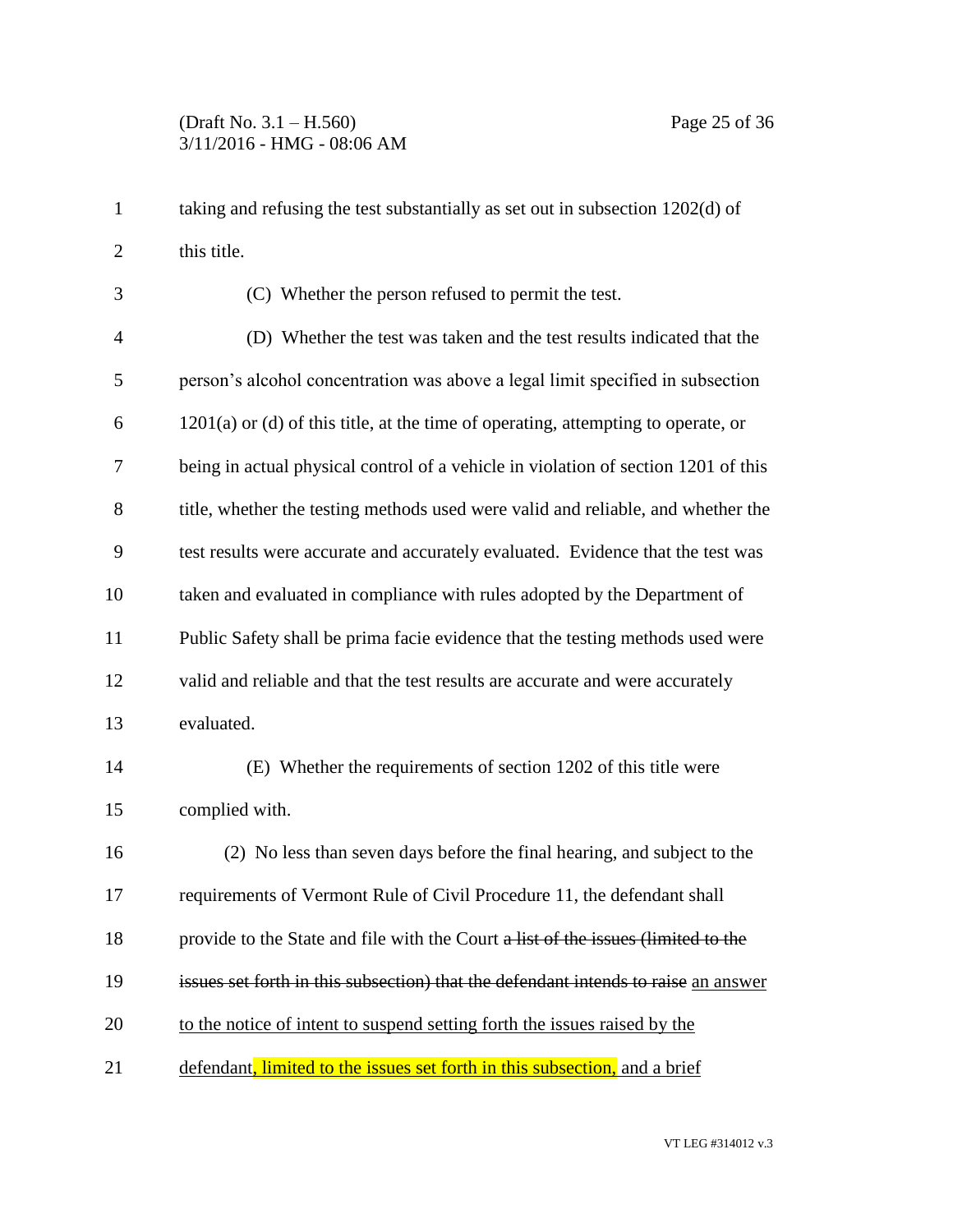(Draft No. 3.1 – H.560) Page 26 of 36 3/11/2016 - HMG - 08:06 AM

| $\mathbf{1}$   | statement of the facts and law upon which the defendant intends to rely at the              |
|----------------|---------------------------------------------------------------------------------------------|
| $\overline{2}$ | final hearing. Only evidence that is relevant to an issue listed by the defendant           |
| 3              | may be raised by the defendant at the final hearing. The defendant shall not be             |
| $\overline{4}$ | permitted to raise any other evidence at the final hearing, and all other                   |
| 5              | evidence shall be inadmissible.                                                             |
| 6              | * * *                                                                                       |
| 7              | (n) Presumption. In a proceeding under this section,:                                       |
| 8              | $(1)$ if at any time within two hours of operating, attempting to operate,                  |
| 9              | or being in actual physical control of a vehicle a person had an alcohol                    |
| 10             | concentration $\frac{df}{dt}$ or above a legal limit specified in subsection 1201(a) or (d) |
| 11             | of this title, it shall be a rebuttable presumption that the person's alcohol               |
| 12             | concentration was above the applicable limit at the time of operating,                      |
| 13             | attempting to operate, or being in actual physical control;                                 |
| 14             | (2) if a person operates, attempts to operate, or is in actual physical                     |
| 15             | control of a vehicle in the presence of a law enforcement officer and is taken              |
| 16             | into custody in connection with such operation, attempted operation, or actual              |
| 17             | physical control, and while in the continuous custody of the officer at any time            |
| 18             | had an alcohol concentration at or above a legal limit specified in subsection              |
| 19             | $1201(a)$ or (d) of this title, it shall be a rebuttable presumption that the person's      |
| 20             | alcohol concentration was above the applicable limit at the time of operating,              |
| 21             | attempting to operate, or being in actual physical control.                                 |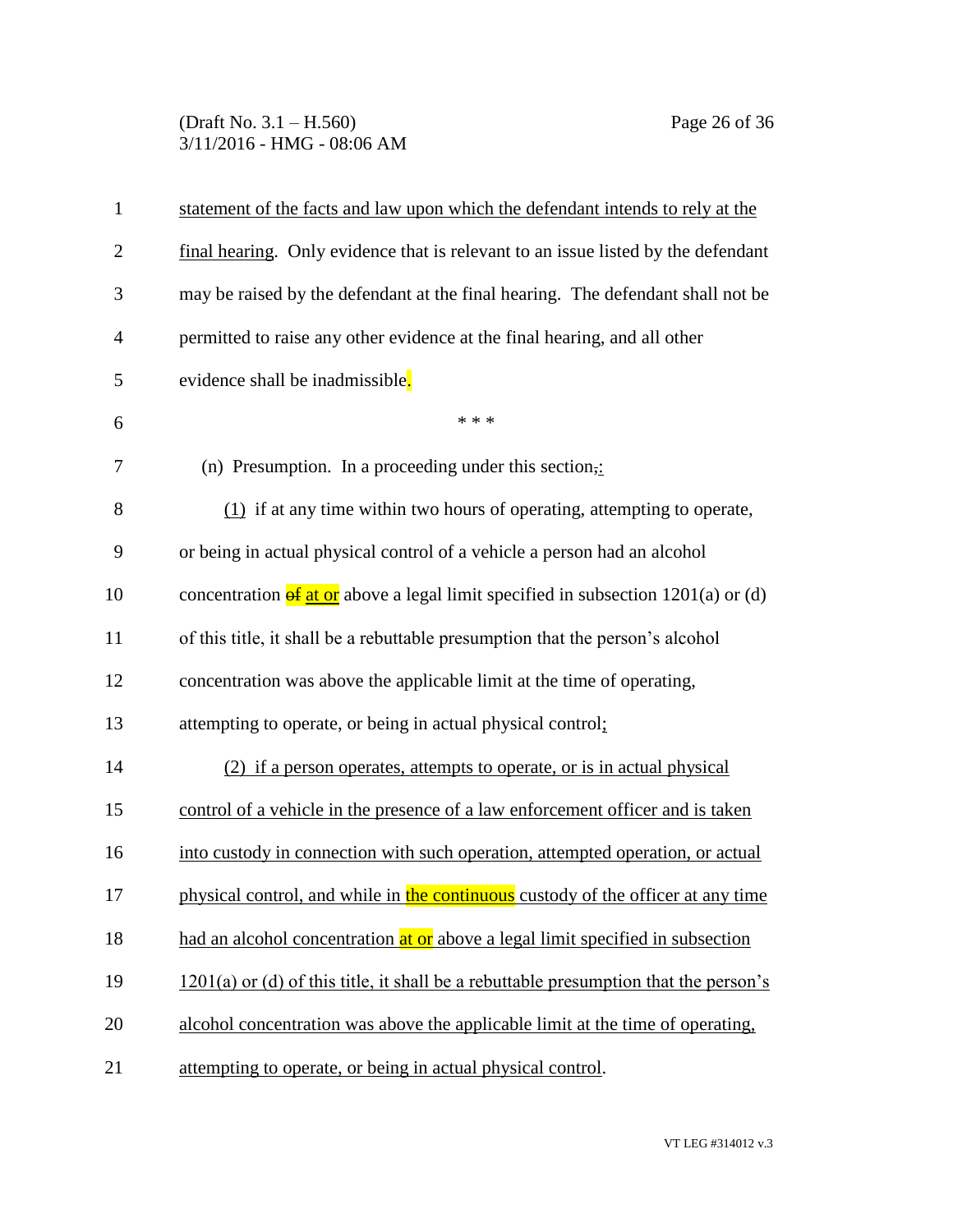(Draft No. 3.1 – H.560) Page 27 of 36 3/11/2016 - HMG - 08:06 AM

| $\mathbf{1}$ |                                                                                   |
|--------------|-----------------------------------------------------------------------------------|
| 2            | (u) In any proceeding under this section,:                                        |
| 3            | (1) for cause shown, a party's chemist may be allowed to testify by               |
| 4            | telephone in lieu of a personal appearance;                                       |
| 5            | (2) a party's chemist shall be allowed to testify by videoconference in           |
| 6            | lieu of a personal appearance, provided that videoconferencing shall be at the    |
| 7            | party's own expense and by the party's own arrangement.                           |
| 8            | Sec. 10. 23 V.S.A. § 1204 is amended to read:                                     |
| 9            | § 1204. PERMISSIVE INFERENCES                                                     |
| 10           | (a) Upon the trial of any civil or criminal action or proceeding arising out      |
| 11           | of acts alleged to have been committed by a person while operating, attempting    |
| 12           | to operate or in actual physical control of a vehicle on a highway, the person's  |
| 13           | alcohol concentration shall give rise to the following permissive inferences:     |
| 14           |                                                                                   |
| 15           | (3) If the person's alcohol concentration at any time within two hours of         |
| 16           | the alleged offense was 0.10 or more, at or above the applicable legal limit      |
| 17           | specified in subsection 1201(a) or (d) of this title, or was at or above the      |
| 18           | applicable legal limit at any time after the alleged offense if the person was in |
| 19           | the continuous custody of the arresting officer until the time of the evidentiary |
| 20           | test, it shall be a permissive inference that the person was under the influence  |
| 21           |                                                                                   |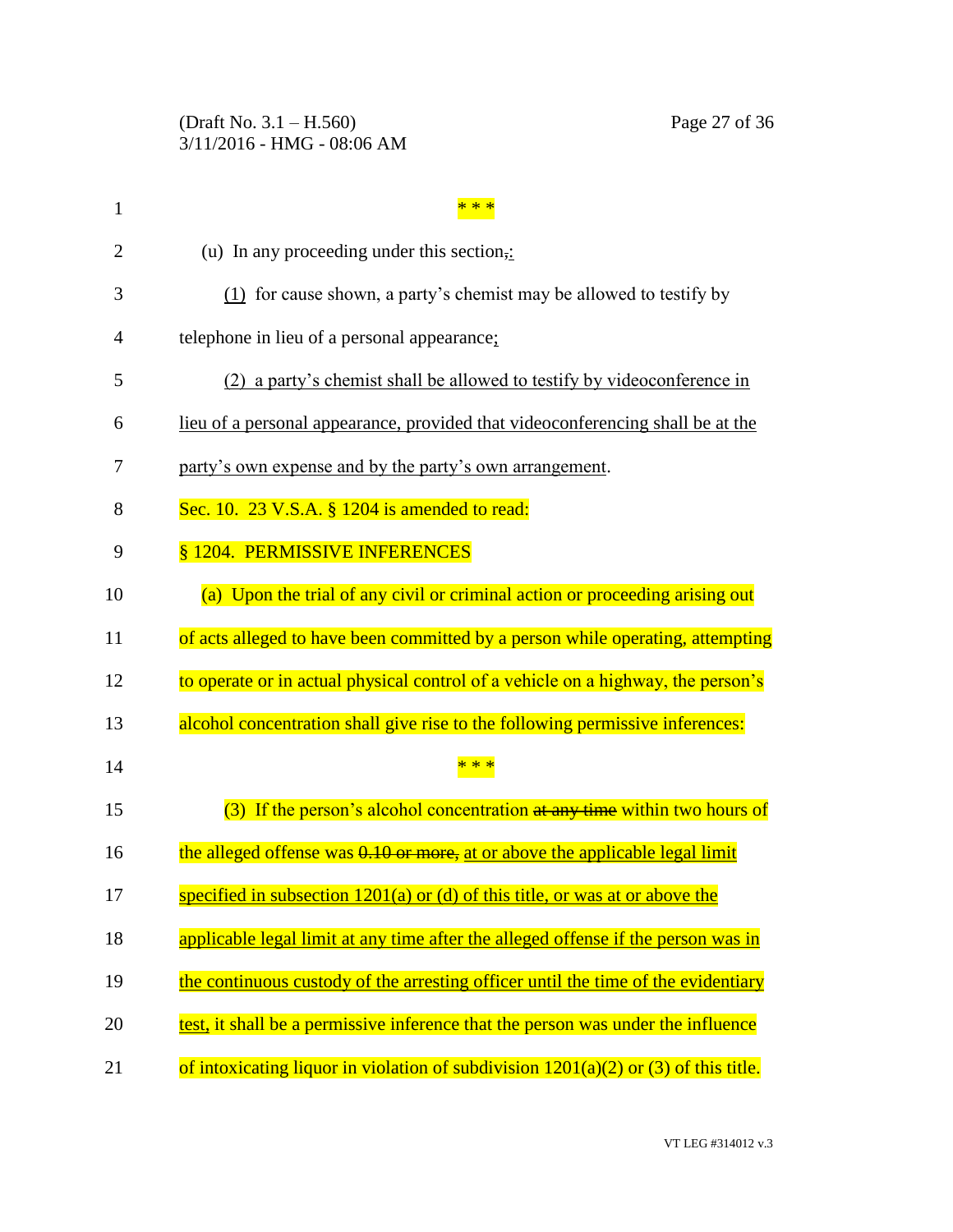(Draft No. 3.1 – H.560) Page 28 of 36 3/11/2016 - HMG - 08:06 AM

| $\mathbf{1}$   | (b) The foregoing provisions shall not be construed as limiting the              |
|----------------|----------------------------------------------------------------------------------|
| $\overline{2}$ | introduction of any other competent evidence bearing upon the question           |
| 3              | whether the person was under the influence of intoxicating liquor, nor shall     |
| 4              | they be construed as requiring that evidence of the amount of alcohol in the     |
| 5              | person's blood, breath, urine, or saliva must be presented.                      |
| 6              | *** DUI Penalties ***                                                            |
| 7              | Sec. 11. 23 V.S.A. § 1210 is amended to read:                                    |
| 8              | § 1210. PENALTIES                                                                |
| 9              | * * *                                                                            |
| 10             | (b) First offense. A person who violates section $1201$ of this title may be     |
| 11             | fined not more than $$750.00, $1,000.00$ or imprisoned for not more than two     |
| 12             | years, or both.                                                                  |
| 13             | (c) Second offense. A person convicted of violating section 1201 of this         |
| 14             | title who has been convicted of another violation of that section shall be fined |
| 15             | not more than \$1,500.00 \$2,000.00 or imprisoned not more than two years, or    |
| 16             | both. At least 200 hours of community service shall be performed, or 60          |
| 17             | consecutive hours of the sentence of imprisonment shall be served and may not    |
| 18             | be suspended or deferred or served as a supervised sentence, except that credit  |
| 19             | for a sentence of imprisonment may be received for time served in a residential  |
| 20             | alcohol facility pursuant to sentence if the program is successfully completed.  |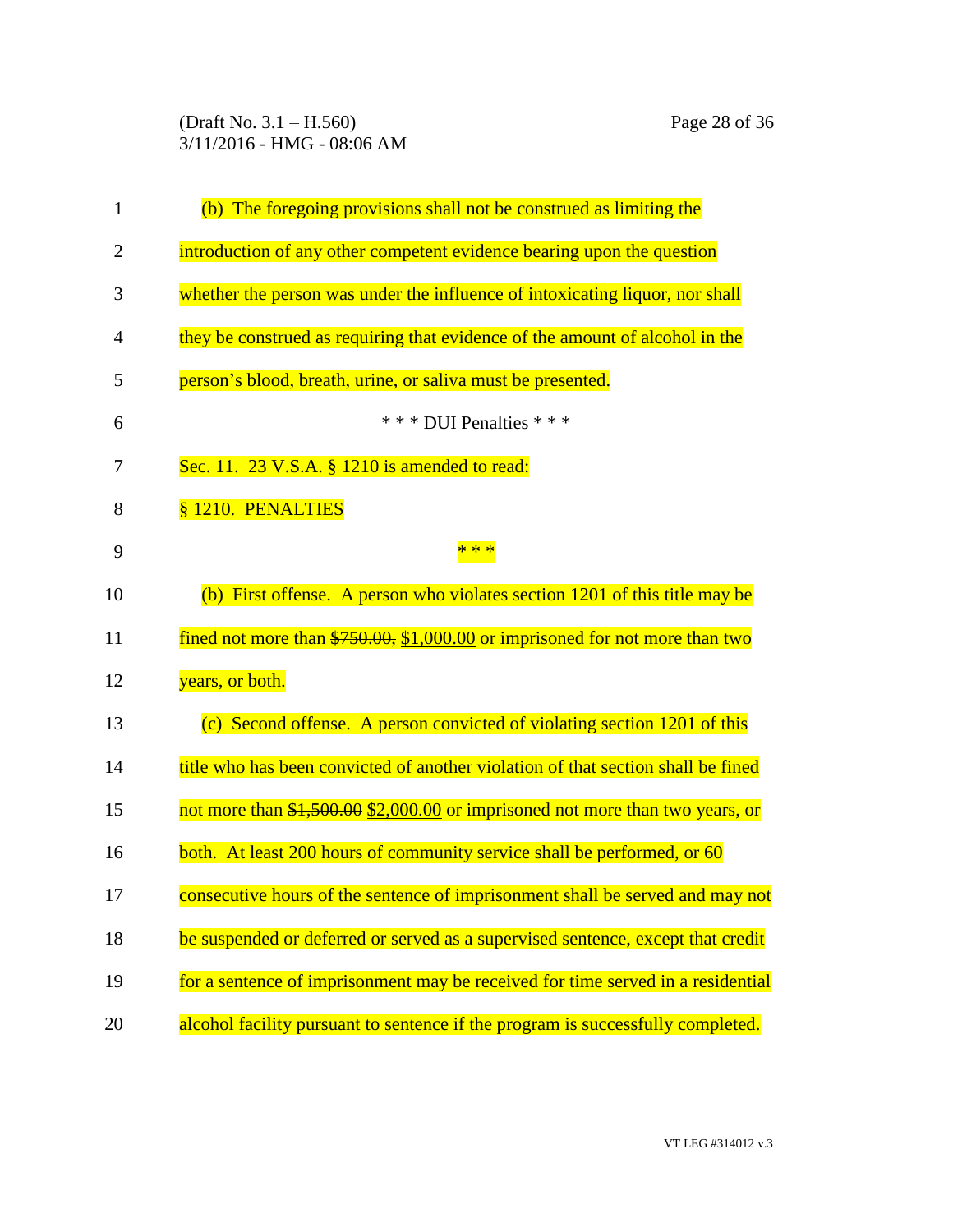(Draft No. 3.1 – H.560) Page 29 of 36 3/11/2016 - HMG - 08:06 AM

| $\mathbf{1}$   | (d) Third offense. A person convicted of violating section 1201 of this title                 |
|----------------|-----------------------------------------------------------------------------------------------|
| $\overline{2}$ | who has previously been convicted two times of a violation of that section                    |
| 3              | shall be fined not more than $\frac{2500.00}{2500.00}$ \$3,000.00 or imprisoned not more than |
| 4              | five years, or both. At least 96 consecutive hours of the sentence of                         |
| 5              | imprisonment shall be served and may not be suspended or deferred or served                   |
| 6              | as a supervised sentence, except that credit for a sentence of imprisonment may               |
| 7              | be received for time served in a residential alcohol facility pursuant to sentence            |
| 8              | if the program is successfully completed. The Court may impose a sentence                     |
| 9              | that does not include a term of imprisonment or that does not require that the                |
| 10             | 96 hours of imprisonment be served consecutively only if the Court makes                      |
| 11             | written findings on the record that such a sentence will serve the interests of               |
| 12             | justice and public safety.                                                                    |
| 13             | $(e)(1)$ Fourth or subsequent offense. A person convicted of violating                        |
| 14             | section 1201 of this title who has previously been convicted three or more                    |
| 15             | times of a violation of that section shall be fined not more than \$5,000.00                  |
| 16             | \$4,000.00 for a fourth offense or imprisoned not more than 10 years, or both.                |
| 17             | <u>A person convicted of violating section 1201 of this title who has previously</u>          |
| 18             | been convicted four or more times of a violation of that section shall be fined               |
| 19             | not more than the sum of \$5,000.00 plus an additional \$1,000.00 for each prior              |
| 20             | conviction that exceeds four priors or imprisoned not more than 10 years, or                  |
| 21             | both. At least 192 consecutive hours of the sentence of imprisonment shall be                 |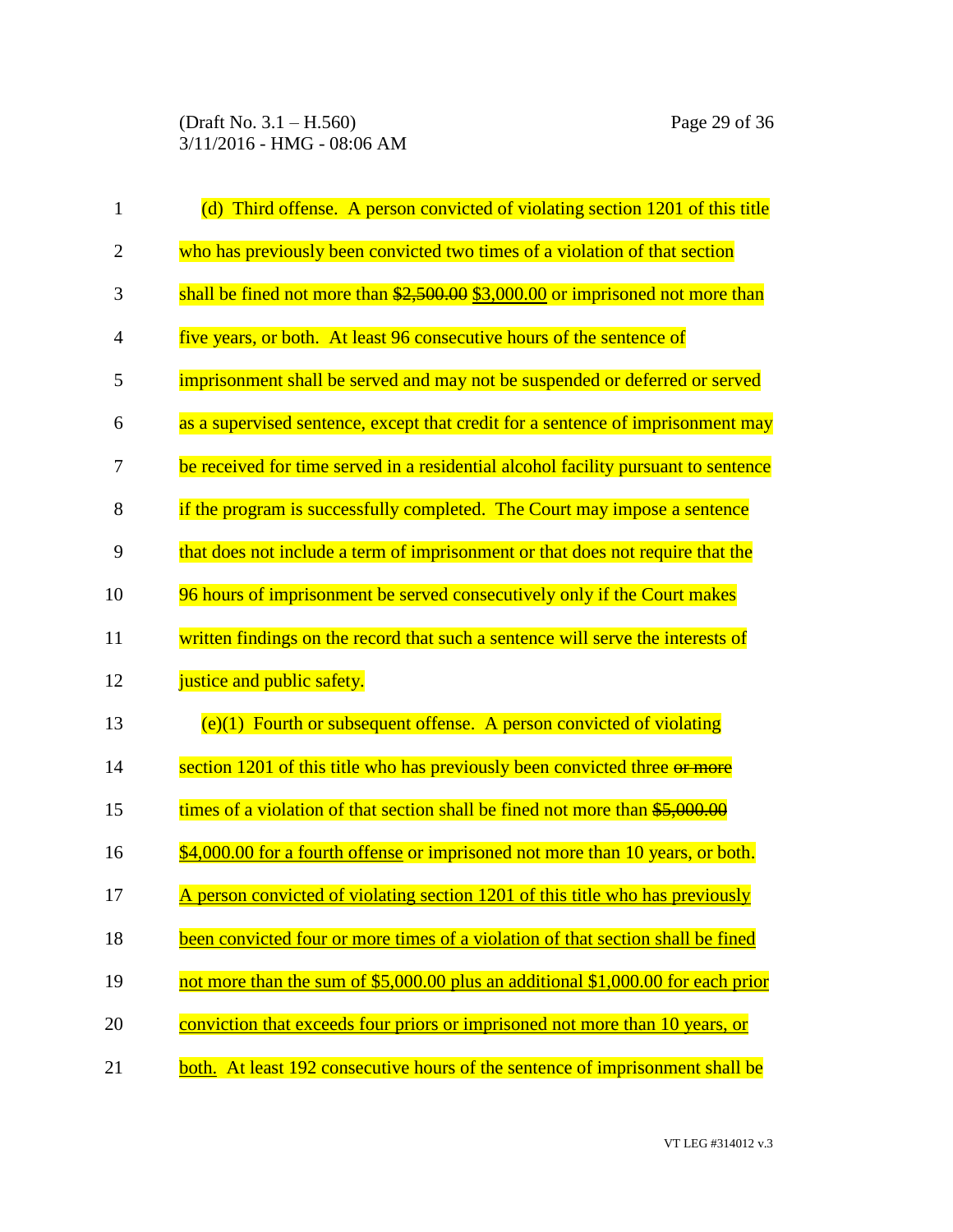(Draft No. 3.1 – H.560) Page 30 of 36 3/11/2016 - HMG - 08:06 AM

| $\mathbf{1}$   | served and may not be suspended or deferred or served as a supervised           |
|----------------|---------------------------------------------------------------------------------|
| $\overline{2}$ | sentence, except that credit for a sentence of imprisonment may be received for |
| 3              | time served in a residential alcohol treatment facility pursuant to sentence if |
| $\overline{4}$ | the program is successfully completed. The Court shall not impose a sentence    |
| 5              | that does not include a term of imprisonment unless the Court makes written     |
| 6              | findings on the record that there are compelling reasons why such a sentence    |
| 7              | will serve the interests of justice and public safety.                          |
| 8              |                                                                                 |
| 9              | *** Alcohol Screening Devices ***                                               |
| 10             | Sec. 12. 7 V.S.A. § 501 is amended to read:                                     |
| 11             | § 501. UNLAWFUL SALE OF INTOXICATING LIQUORS; CIVIL                             |
| 12             | <b>ACTION FOR DAMAGES</b>                                                       |
| 13             | * * *                                                                           |
| 14             | (e) Evidence. In an action brought under this section, evidence of              |
| 15             | responsible actions taken or not taken is admissible, if otherwise relevant.    |
| 16             | Responsible actions may include, but are not limited to, instruction of servers |
| 17             | as to laws governing the sale of alcoholic beverages, training of servers       |
| 18             | regarding intervention techniques, admonishment to patrons or guests            |
| 19             | concerning laws regarding the consumption of intoxicating liquor, making        |
| 20             | available an alcohol screening device, and inquiry under the methods provided   |
| 21             | by law as to the age or degree of intoxication of the persons involved.         |

VT LEG #314012 v.3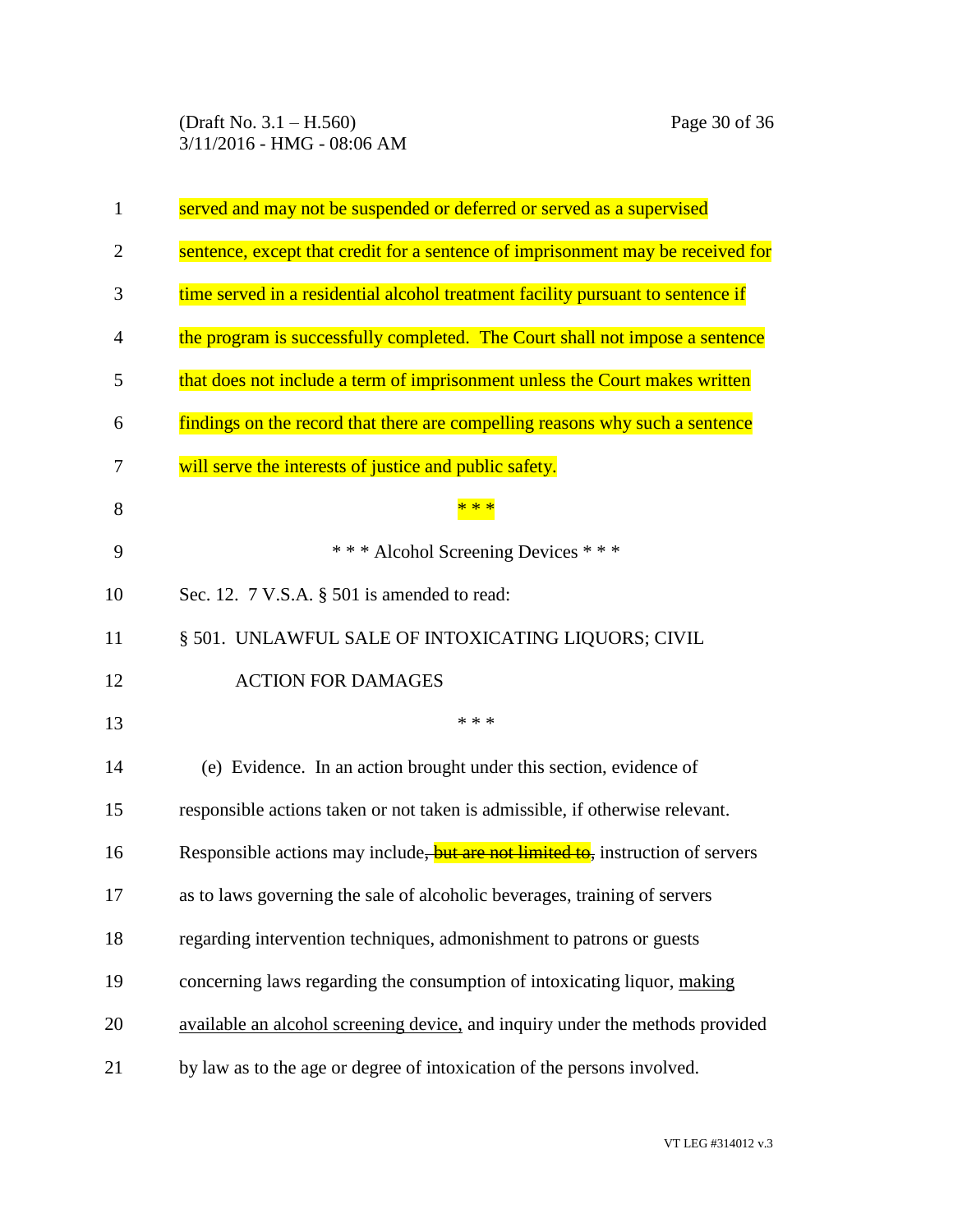| $\mathbf{1}$   |                                                                                  |
|----------------|----------------------------------------------------------------------------------|
| $\overline{2}$ | *** Alcohol Screening Devices; Study ***                                         |
| 3              | Sec. 13. ALCOHOL SCREENING DEVICES; STUDY                                        |
| 4              | The Commissioner of Liquor Control shall study whether and how the State         |
| 5              | should promote the availability and use of alcohol screening devices in the      |
| 6              | State, and whether making such devices available on the premises of liquor       |
| 7              | licensees and to individuals will promote public safety. On or before            |
| 8              | January 15, 2017, the Commissioner shall submit a written report of his or her   |
| 9              | findings and any proposed recommendations for legislation to the House and       |
| 10             | Senate Committees on Judiciary, the House Committee on General, Housing          |
| 11             | and Military Affairs, and the Senate Committee on Economic Development,          |
| 12             | <b>Housing and General Affairs.</b>                                              |
| 13             | *** Serious Bodily Injury; Definition ***                                        |
| 14             | Sec. 14. 23 V.S.A. $\S$ 4 is amended to read:                                    |
| 15             | § 4. DEFINITIONS                                                                 |
| 16             | Except as may be otherwise provided herein, and unless the context               |
| 17             | otherwise requires in statutes relating to motor vehicles and enforcement of the |
| 18             | law regulating vehicles, as provided in this title and 20 V.S.A. part 5, the     |
| 19             | following definitions shall apply:                                               |
| 20             | * * *                                                                            |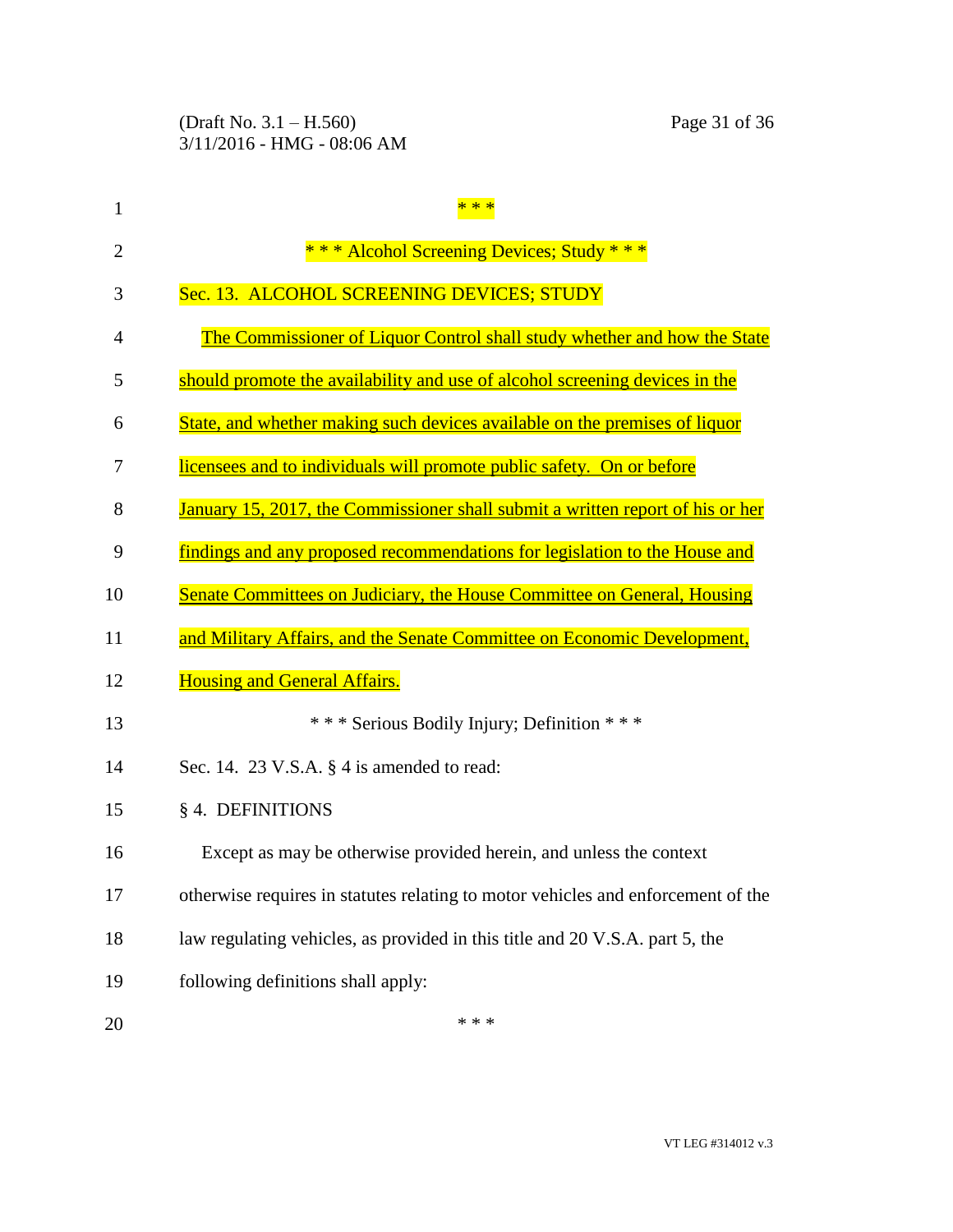## (Draft No. 3.1 – H.560) Page 32 of 36 3/11/2016 - HMG - 08:06 AM

| $\mathbf{1}$   | (84) "Serious bodily injury" has the meaning set forth in 13 V.S.A.               |
|----------------|-----------------------------------------------------------------------------------|
| $\overline{c}$ | \$1021.                                                                           |
| 3              | *** Negligent Operation of a Motor Vehicle; Penalties ***                         |
| $\overline{4}$ | Sec. 15. 23 V.S.A. § 1091 is amended to read:                                     |
| 5              | § 1091. NEGLIGENT OPERATION; GROSSLY NEGLIGENT                                    |
| 6              | <b>OPERATION</b>                                                                  |
| $\overline{7}$ | (a) Negligent operation.                                                          |
| 8              | (1) A person who operates a motor vehicle on a public highway in a                |
| 9              | negligent manner shall be guilty of negligent operation.                          |
| 10             | (2) The standard for a conviction for negligent operation in violation of         |
| 11             | this subsection shall be ordinary negligence, examining whether the person        |
| 12             | breached a duty to exercise ordinary care.                                        |
| 13             | (3) A person who violates this subsection shall be imprisoned not more            |
| 14             | than one year or fined not more than \$1,000.00, or both. If the person has been  |
| 15             | previously convicted of a violation of this subsection, the person shall be       |
| 16             | imprisoned not more than two years or fined not more than \$3,000.00, or both.    |
| 17             | If serious bodily injury to or death of any person other than the operator        |
| 18             | results, the operator shall be subject to imprisonment for not more than two      |
| 19             | years or to a fine of not more than \$3,000.00, or both. If serious bodily injury |
| 20             | or death results to more than one person other than the operator, the operator    |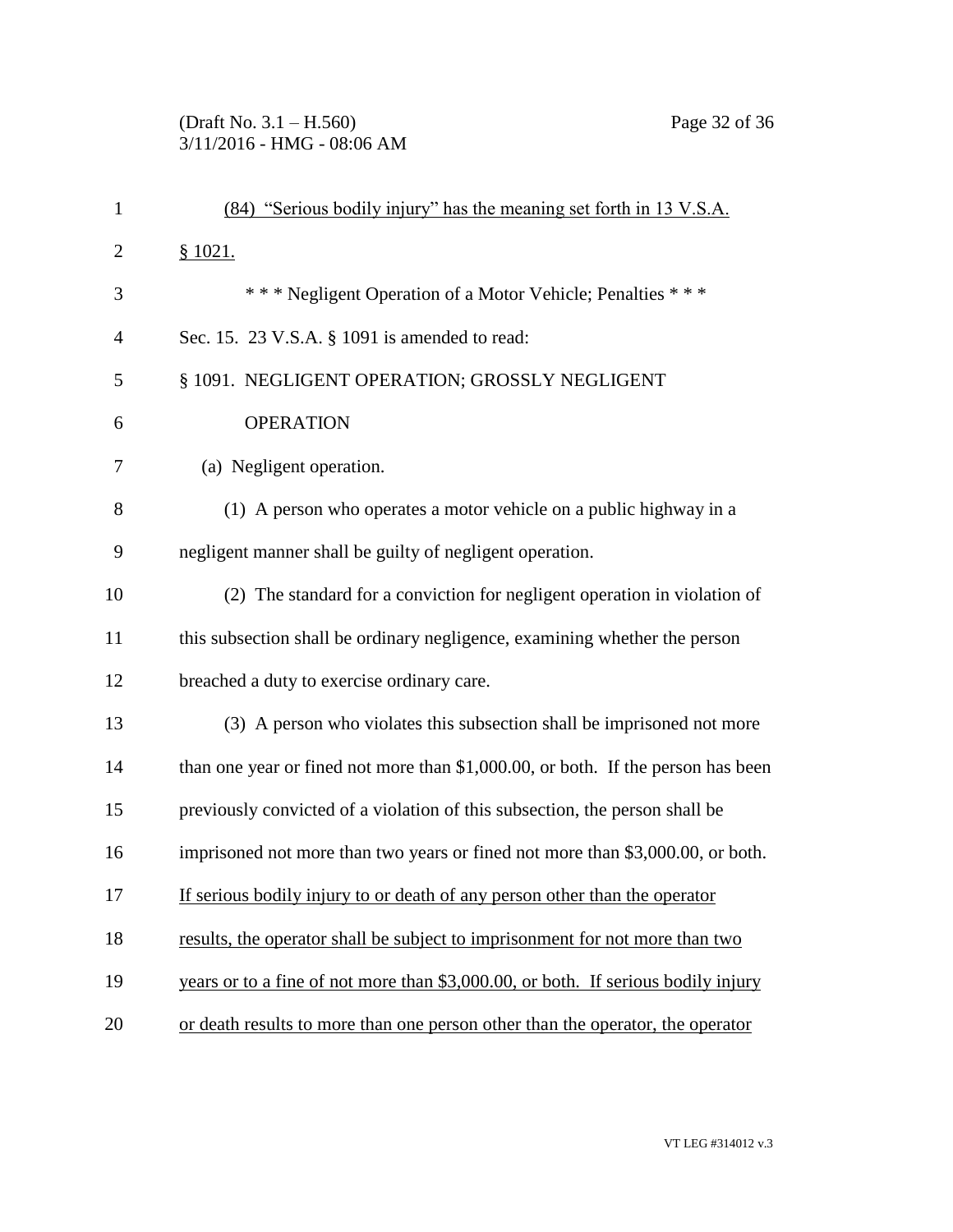(Draft No. 3.1 – H.560) Page 33 of 36 3/11/2016 - HMG - 08:06 AM

| $\mathbf{1}$   | may be convicted of a separate violation of this subdivision for each decedent   |
|----------------|----------------------------------------------------------------------------------|
| $\overline{2}$ | or person injured.                                                               |
| 3              | (b) Grossly negligent operation.                                                 |
| $\overline{4}$ | (1) A person who operates a motor vehicle on a public highway in a               |
| 5              | grossly negligent manner shall be guilty of grossly negligent operation.         |
| 6              | (2) The standard for a conviction for grossly negligent operation in             |
| 7              | violation of this subsection shall be gross negligence, examining whether the    |
| 8              | person engaged in conduct which involved a gross deviation from the care that    |
| 9              | a reasonable person would have exercised in that situation.                      |
| 10             | (3) A person who violates this subsection shall be imprisoned not more           |
| 11             | than two years or fined not more than \$5,000.00, or both. If the person has     |
| 12             | previously been convicted of a violation of this section, the person shall be    |
| 13             | imprisoned not more than four years or fined not more than \$10,000.00, or       |
| 14             | both. If serious bodily injury as defined in 13 V.S.A. § 1021 to or death of any |
| 15             | person other than the operator results, the person operator shall be imprisoned  |
| 16             | for not more than 15 years or fined not more than \$15,000.00, or both. If       |
| 17             | serious bodily injury or death results to more than one person other than the    |
| 18             | operator, the operator may be convicted of a separate violation of this          |
| 19             | subdivision for each decedent or person injured.                                 |
| 20             | (c) The provisions of this section do not limit or restrict the prosecution for  |
| 21             | manslaughter.                                                                    |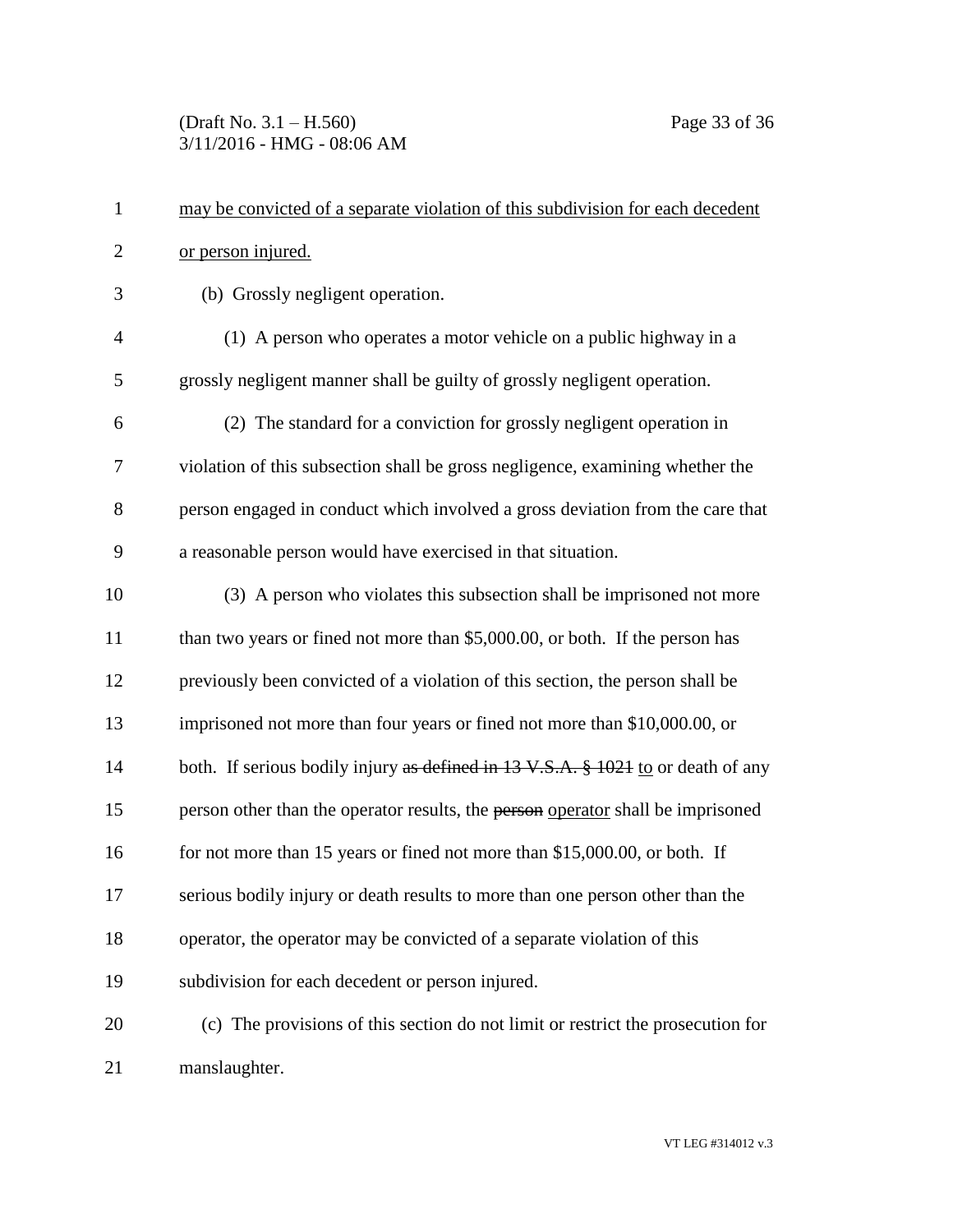|                | Page 34 of 36<br>(Draft No. $3.1 - H.560$ )<br>$3/11/2016$ - HMG - 08:06 AM       |
|----------------|-----------------------------------------------------------------------------------|
| 1              | * * *                                                                             |
| $\overline{2}$ | *** Passing Vulnerable Users; Violations ***                                      |
| 3              | Sec. 16. 23 V.S.A. § 1033 is amended to read:                                     |
| 4              | § 1033. PASSING MOTOR VEHICLES AND VULNERABLE USERS                               |
| 5              | * * *                                                                             |
| 6              | (c) If serious bodily injury to or death of any person other than the operator    |
| 7              | results from the operator's violation of subsection (b) of this section, the      |
| 8              | operator shall be subject to imprisonment for not more than two years or a fine   |
| 9              | of not more than \$3,000.00, or both. The provisions of this section do not limit |
| 10             | prosecution under section 1091 of this chapter or for any other crime.            |
| 11             | *** Distracted Driving ***                                                        |
| 12             | Sec. 17. $23$ V.S.A. $\S$ 607a is amended to read:                                |
| 13             | § 607a. RECALL OF LEARNER'S PERMIT OR JUNIOR OPERATOR'S                           |
| 14             | <b>LICENSE</b>                                                                    |
| 15             | $(a)(1)$ A learner's permit or junior operator's license shall contain an         |
| 16             | admonition that it is recallable and that the later procurement of an operator's  |
| 17             | license is conditional on the establishment of a record which is satisfactory to  |
| 18             | the Commissioner and showing compliance with the motor vehicle laws of this       |
| 19             | and other states.                                                                 |
| 20             | The Commissioner may recall any permit or license issued to a                     |
| 21             | minor <u>:</u>                                                                    |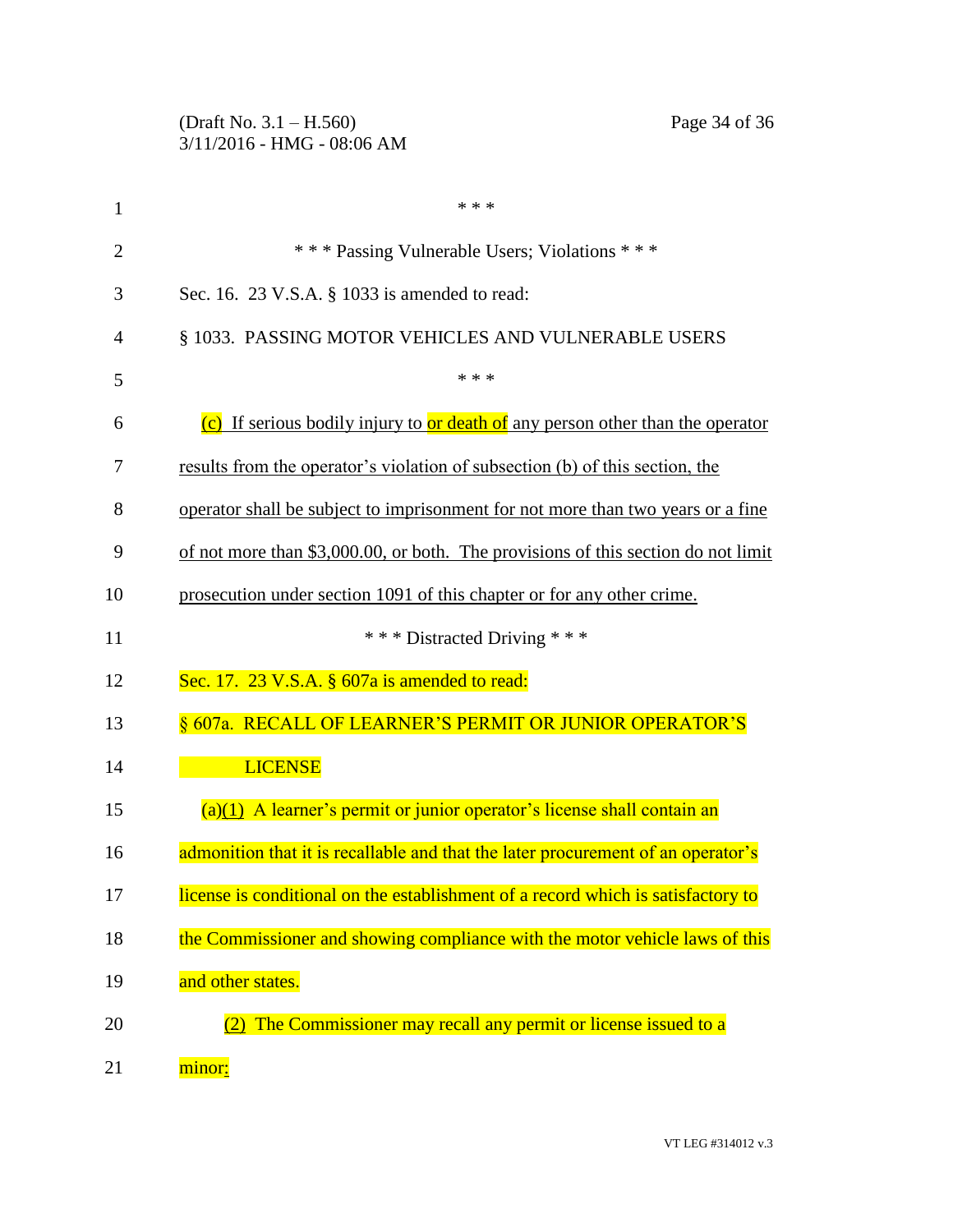(Draft No. 3.1 – H.560) Page 35 of 36 3/11/2016 - HMG - 08:06 AM

| $\mathbf{1}$   | $(A)$ whenever he or she is satisfied, from information provided by                      |
|----------------|------------------------------------------------------------------------------------------|
| $\overline{2}$ | a credible person and upon investigation, that the operator is mentally or               |
| 3              | physically unfit or, because of his or her habits or record as to accidents or           |
| 4              | convictions, is unsafe to be trusted with the operation of motor                         |
| 5              | vehicles. On; or                                                                         |
| 6              | for up to 30 days on recommendation of a diversion or reparative<br>(B)                  |
| 7              | board <del>, the Commissioner may recall the learner's permit or junior operator's</del> |
| 8              | license of a person if the minor is enrolled in a diversion or reparative program        |
| 9              | for up to 30 days.                                                                       |
| 10             | (3) The Commissioner shall also recall any learner's permit or junior                    |
| 11             | operator's license issued to a minor for:                                                |
| 12             | (A) 30 days following conviction of a second violation of section                        |
| 13             | 1095a of this chapter;                                                                   |
| 14             | (B) 30 days when an operator is adjudicated following conviction of                      |
| 15             | a single texting violation under section 1099 of this title,;                            |
| 16             | (C) 90 days following adjudication of conviction of a single speeding                    |
| 17             | violation resulting in a three-point assessment,:                                        |
| 18             | (D) 90 days when the minor has accumulated a total of six points has                     |
| 19             | been accumulated, against his or her driving record; or                                  |
| 20             | (E) 90 days when an operator is adjudicated following conviction of                      |
| 21             | a violation of subsection $614(c)$ or $615(a)$ of this title.                            |